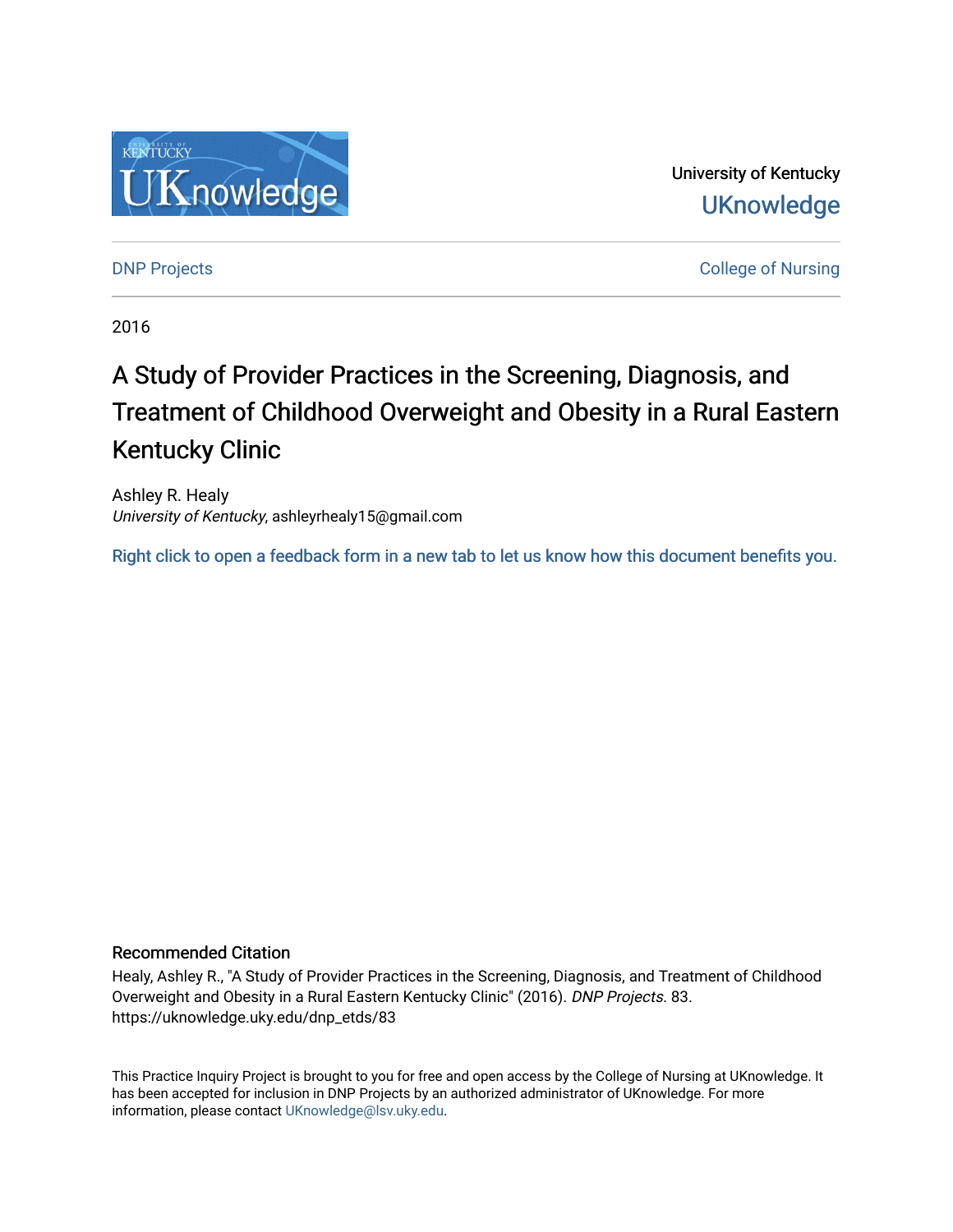## Running Head: PRACTICES IN CHILDHOOD OVERWEIGHT AND OBESITY

Final DNP Project Report

A Study of Provider Practices in the Screening, Diagnosis, and Treatment of Childhood

Overweight and Obesity in a Rural Eastern Kentucky Clinic

Ashley R. Healy, RN, BSN, DNP Candidate

University of Kentucky College of Nursing April 27, 2016

Sharon Lock, PhD, APRN, FNAP, FAANP –Committee Chair Elizabeth Tovar, PhD, RN, FNP-Committee Member Norma Ginter, RN, MSN, DNP –Committee Member/Clinical Mentor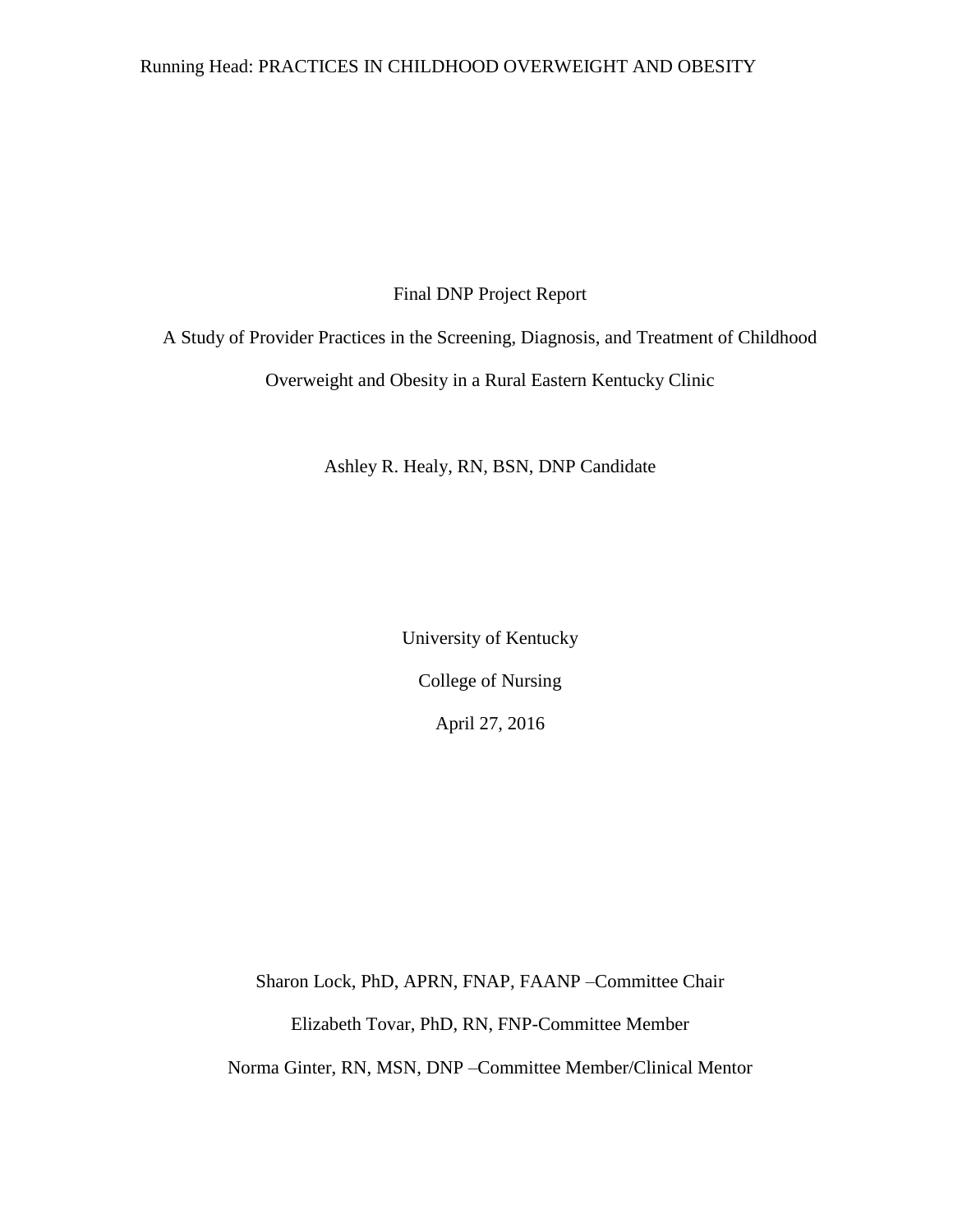## Table of Contents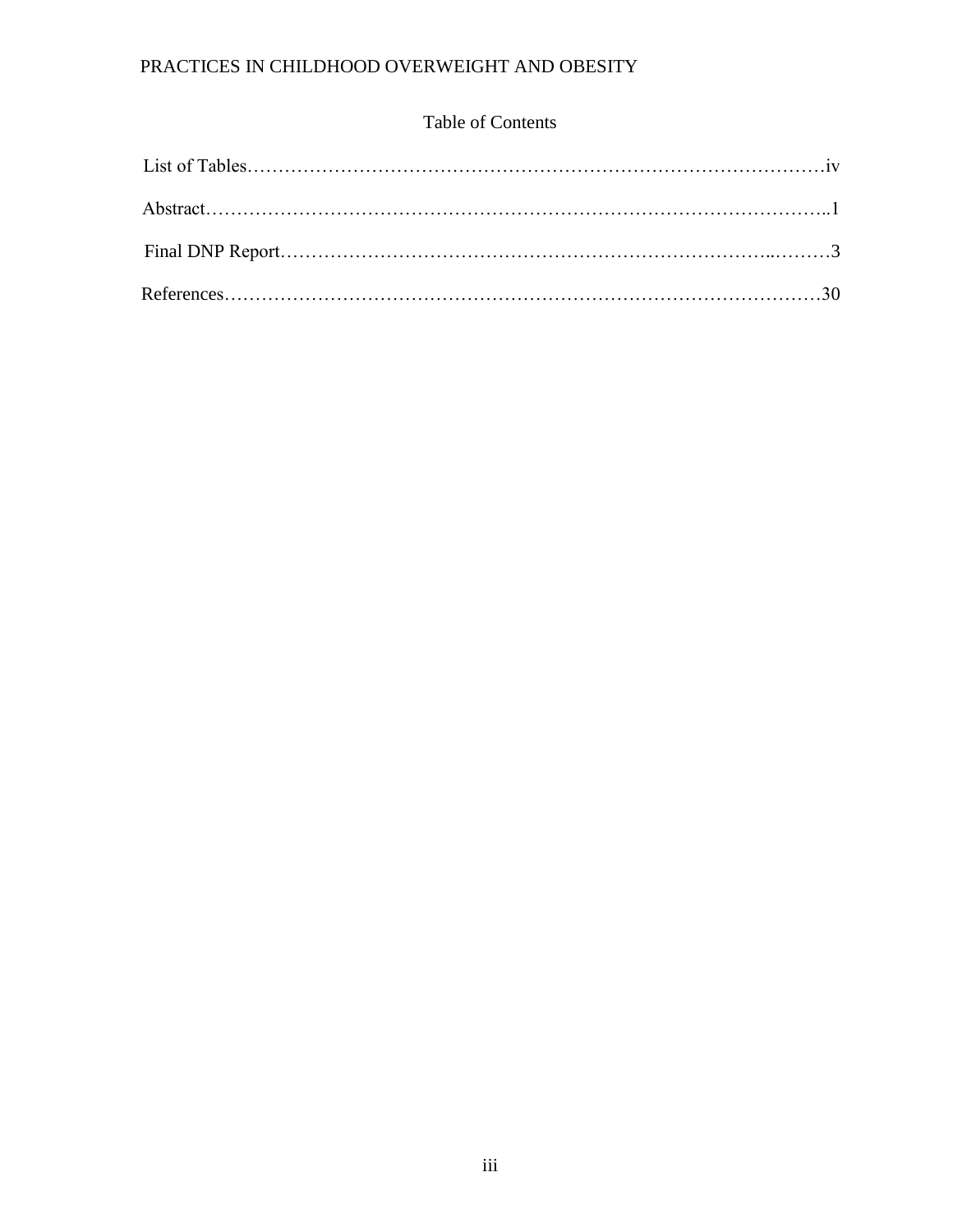## List of Tables

| Table 4: Body Mass Index-for Age Percentile Classification and Description22                |
|---------------------------------------------------------------------------------------------|
| Table 5: Childhood Overweight and Obese Diagnosis Codes and Description23                   |
| Table 6: Statistical Analysis of Influence of Patient and Provider Demographics on          |
|                                                                                             |
| Table 7: Statistical Analysis of Influence of Patient Demographics on Providers Calculating |
|                                                                                             |
| Table 8: Statistical Analysis of Influence of Patient and Provider Demographics on          |
|                                                                                             |
| Table 9: Statistical Analysis of Influence of Patient Demographics on Providers Diagnosing  |
|                                                                                             |
| Table 10: Statistical Analysis of Influence of Patient and Provider Demographics on         |
| Providing Education to those Patients who received a Diagnosis Code Consistent with         |
|                                                                                             |
| Table 11: Statistical Analysis of Influence of Patient Demographics on Providers Providing  |
| Education Specific to Overweight and Obesity in those Patients who received a Diagnosis     |
|                                                                                             |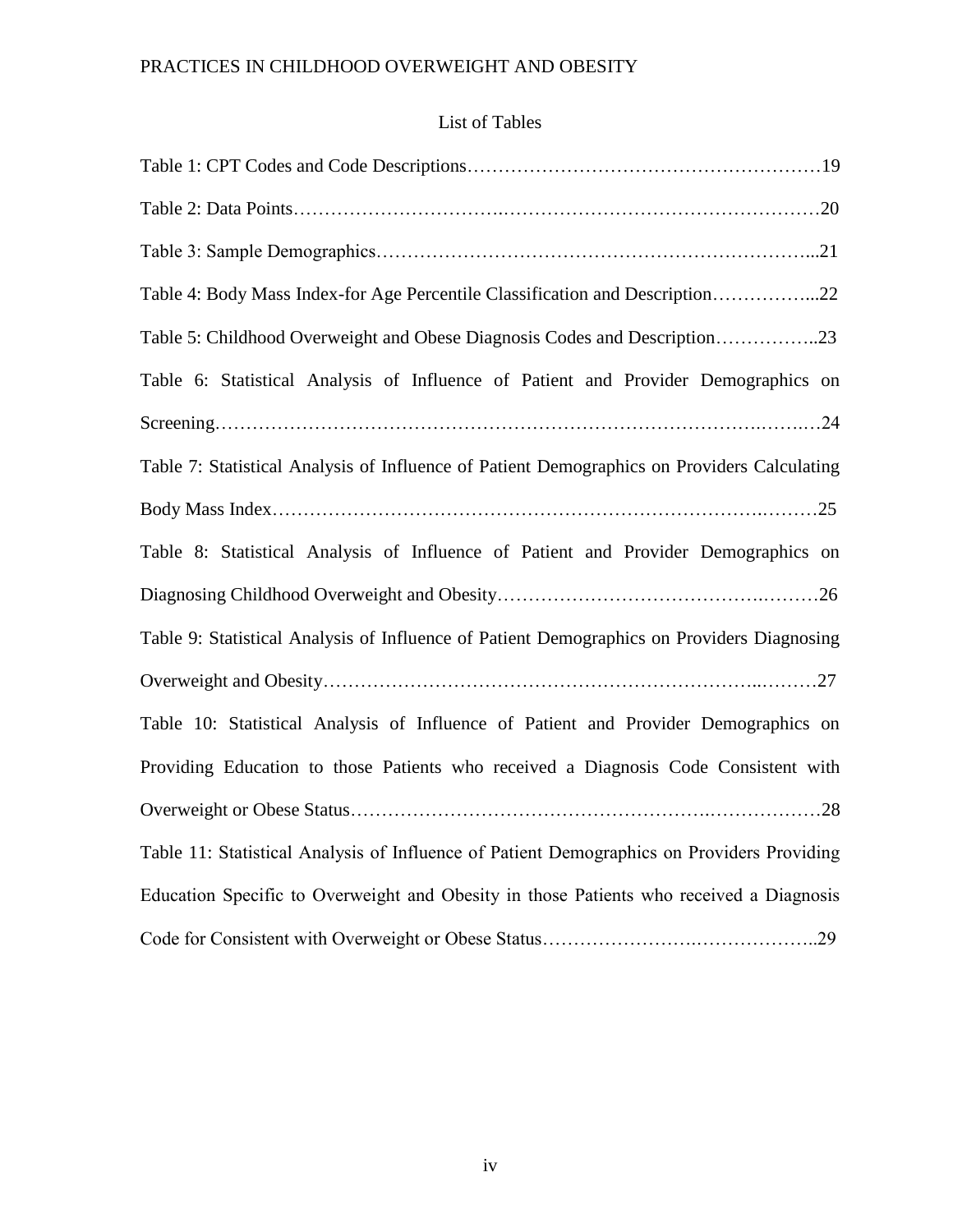#### Abstract

**Objectives:** The purpose of this study is to assess the current practices of providers for overweight and obese children at well visits, and how the demographics of age, sex, race, ethnicity, primary language spoken, insurance type, and provider type influence the care provided to overweight and obese children at the study site, which is a rural primary care clinic in eastern Kentucky.

**Methods:** This study is a retrospective design auditing well child charts ( $n = 571$ ) from the study site over a two year period. Charts were audited for the data points of age, sex, race, ethnicity, primary spoken language, body mass index, documentation of a diagnosis of overweight or obesity, and if those diagnosed with as overweight or obese received education specific to their diagnoses or a dietician referral. Body-mass-index percentile and weight classification were calculated for each participant. Data points were statistically analyzed to identify possible causes and/or influences of demographics on the care provided to overweight and obese children. **Results:** No statistically significant relationships were found between extracted data points and the screening, diagnosing, and treatment of overweight and obese children. However, the data revealed low rates of calculating BMI (screening) during well visits at 80.6%, extremely low rates of documenting a diagnosis of overweight and obesity (4.8%) and extremely low rates of providing appropriate education (45.5%) and dietician referral (0%) to those diagnosed as overweight or obese.

**Conclusion:** While no statistically significant relationships between extracted data points and provider practices for the screening, diagnosing, and treatment of overweight and obese children at well child visits were present, a need for improvement in provider practices in alignment with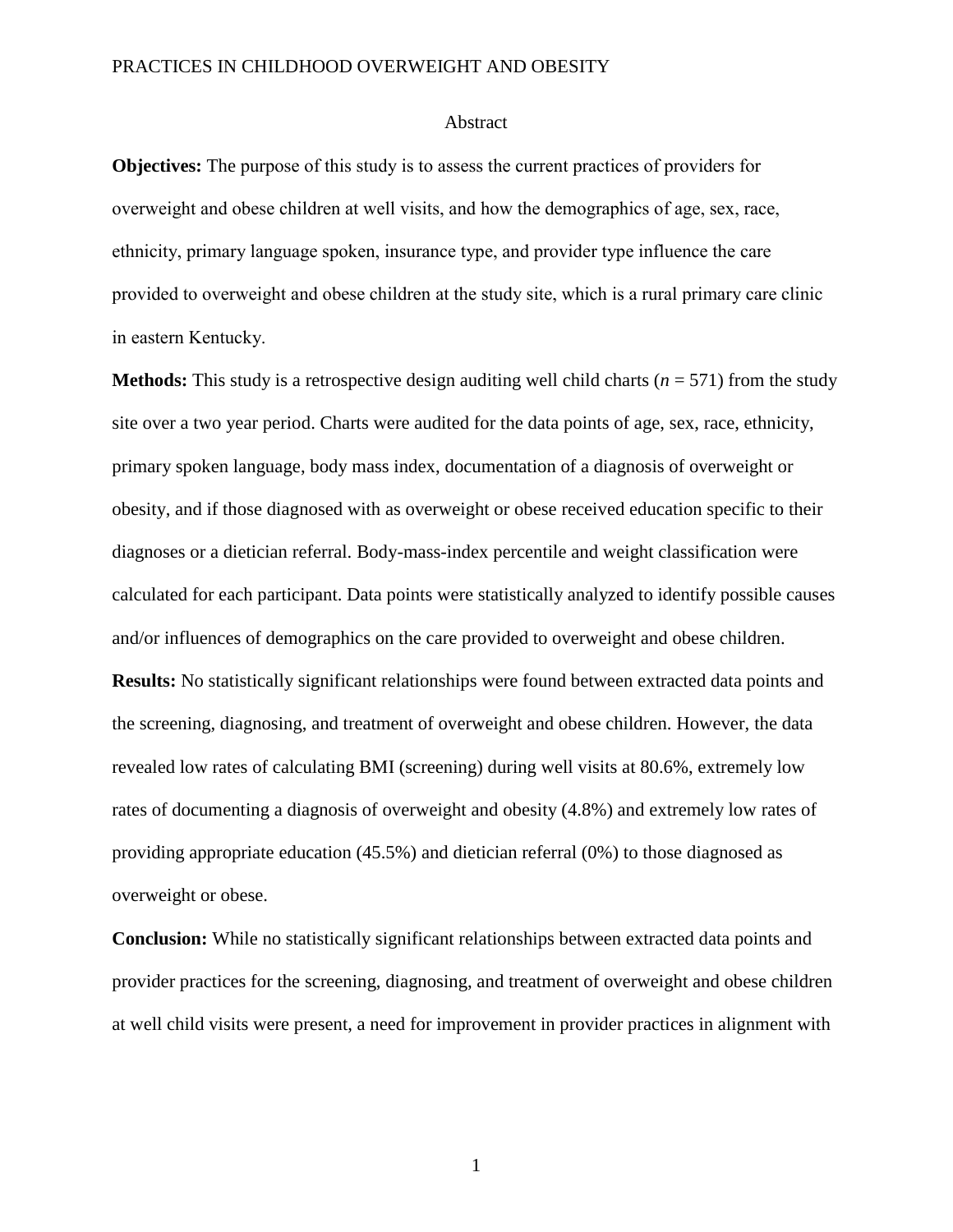expert recommendations and clinical practice guidelines for the overweight and obese child exists.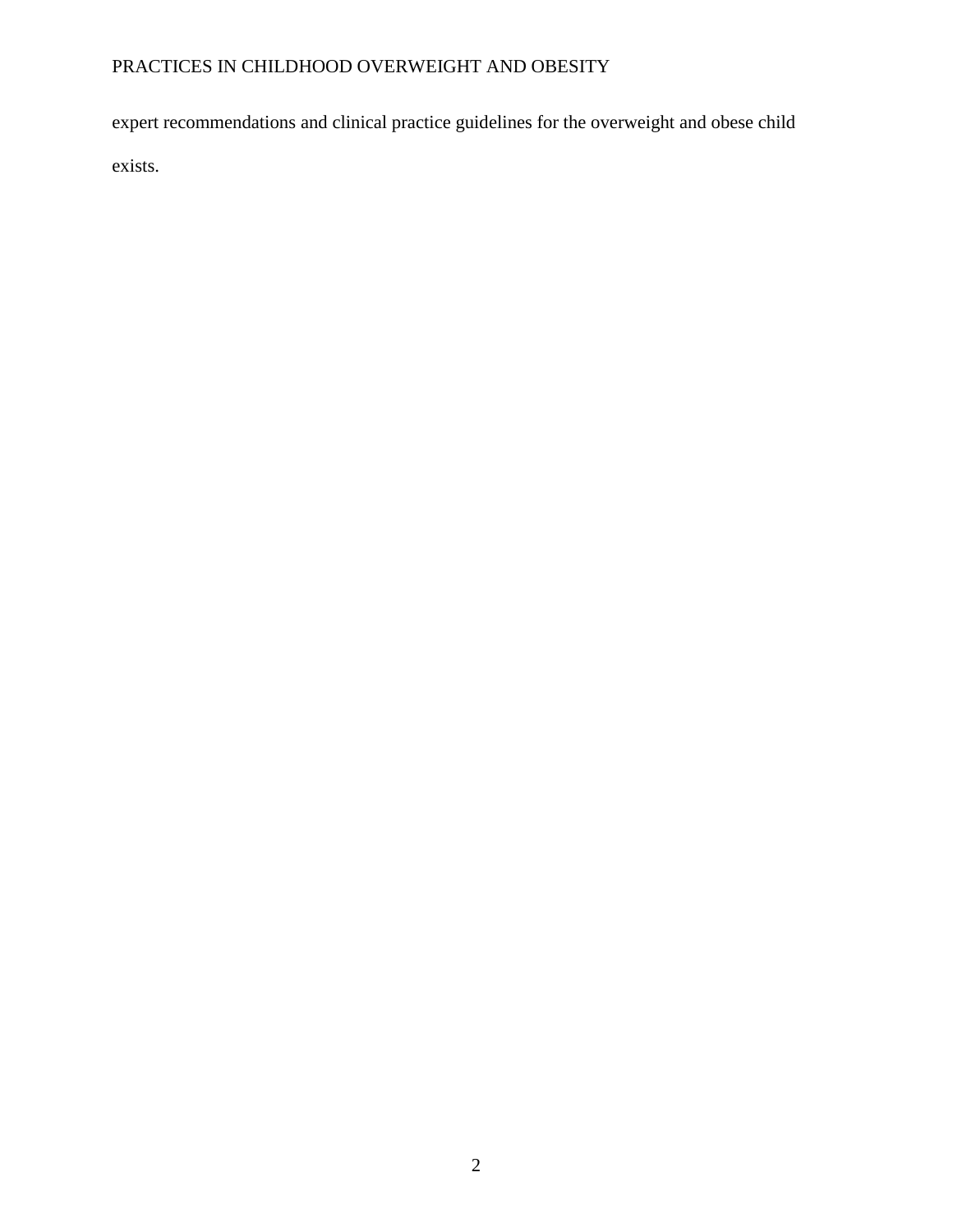A Study of Provider Practices in the Screening, Diagnosis, and Treatment of Childhood

Overweight and Obesity in a Rural Eastern Kentucky Clinic

### **Introduction**

Childhood obesity is an epidemic faced by children, parents, and their primary care providers. The Centers for Disease Control and Prevention (CDC) (2015) report that childhood obesity rates have tripled over the last thirty years in the United States. Nationally 14% of high school students are obese (CDC, 2015), and globally forty-two million children under the age of five are obese (The World Health Organization, 2014). In the state of Kentucky 15.6% of adolescents are overweight and 17.6% of adolescents are obese (CDC, 2012). While the magnitude of this issue alone demonstrates the need for the use of evidence-based prevention and management strategies by health care providers, it is the sequelae of this disease that raises the highest concern and adds to the significance of the need to address this issue. Existing literature suggests that providers do not always address the issue of obesity in primary care. The purpose of this project is to gain a better understanding of current practices of primary care providers in a rural clinic setting related to childhood obesity.

#### **Background**

Obese children can suffer from pre-diabetes, musculoskeletal strain and injury, hypercholesterolemia, hypertension, and psychosocial issues (CDC, 2015). As obese children age into obese adults, primary care providers will see them for many chronic and noncommunicable diseases that are more traditionally experienced by a much older population. Examples of these disease processes are stroke, type 2 diabetes mellitus, hypertension, specific cancers, osteoarthritis, and heart disease (CDC, 2015).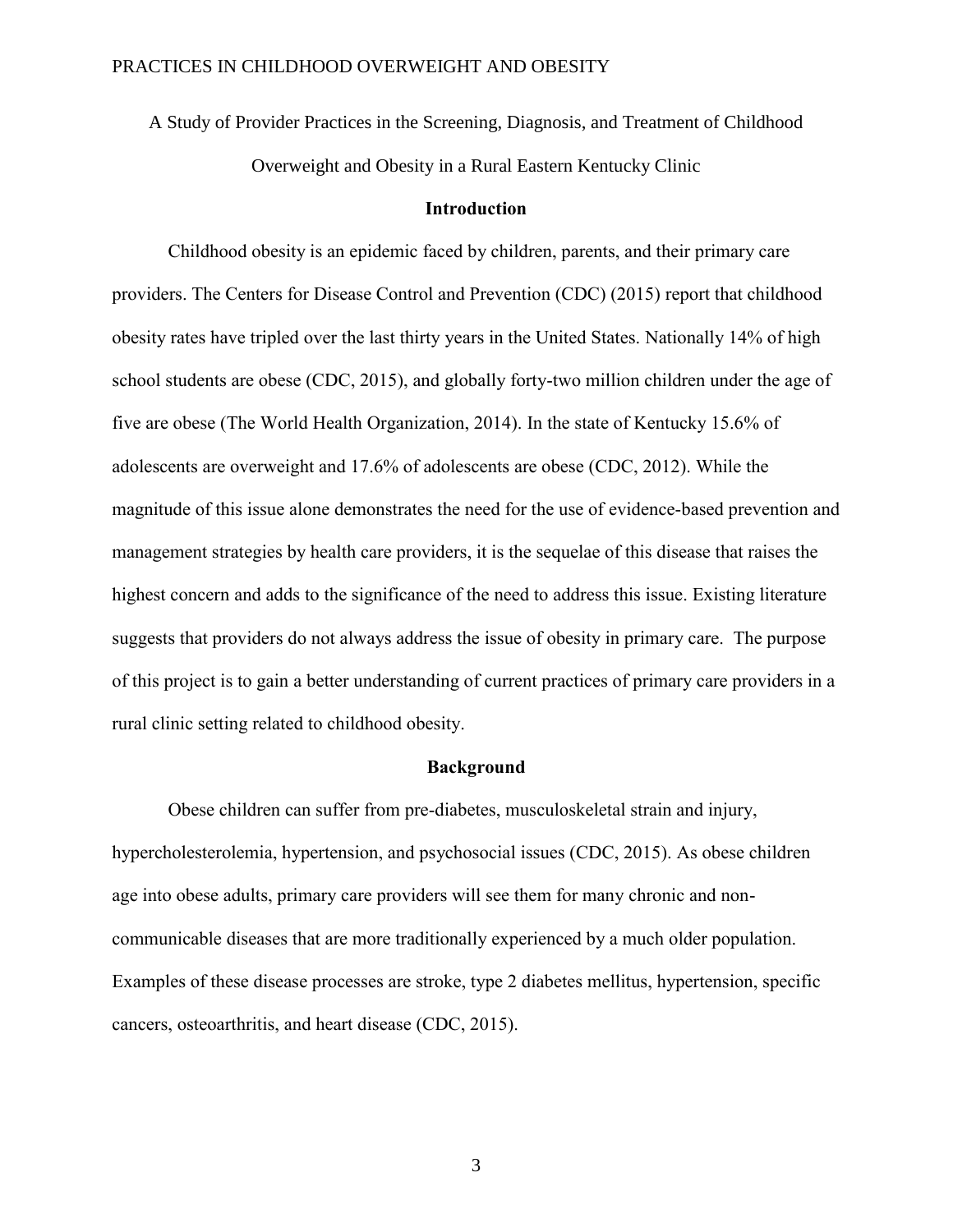In addition to the individual health consequences of childhood obesity, the costs accumulated due to this illness will surely impact individuals, families, and economies financially. The Robert Wood Johnson Foundation (2015) estimates that annual costs related to obesity in the United States are approximately 117 billion dollars.

Countless hypothesized solutions to the obesity epidemic exist, and the most common settings suggested for these interventions and programs to be implemented are within school systems, in the home, and by health care providers. While it is indisputable that this is a multifaceted problem that will require collaboration by professionals and parents, primary care providers (PCPs) are in a unique position to initiate and drive the plan of care that can prevent and treat childhood overweight and obesity. This unique position comes from the often established and trusting relationship that PCPs have with parents and their children. In addition to the powerful position PCPs hold in the arena of childhood obesity prevention and treatment, they also have access to evidence-based clinical practice guidelines (CPGs) from the Endocrine Society (2008) to guide their practices.

The Endocrine Society's (2008) CPG for childhood obesity provides evidence-based recommendations for diagnosing, preventing and treating childhood obesity. The guideline also addresses societal barriers that can complicate implementation of guidelines, and supports community, public, and parental involvement throughout the guideline recommendations. The American Academy of Pediatrics (2016) recommends screening for overweight and obesity through BMI calculation at each well child visit beginning at age two.

Despite the opportunity that PCPs have to positively impact the epidemic of childhood obesity, a small body of literature exists that demonstrates the failure of PCPs to address this problem in practice. Data reveal failure of providers to deliver resources to parents and families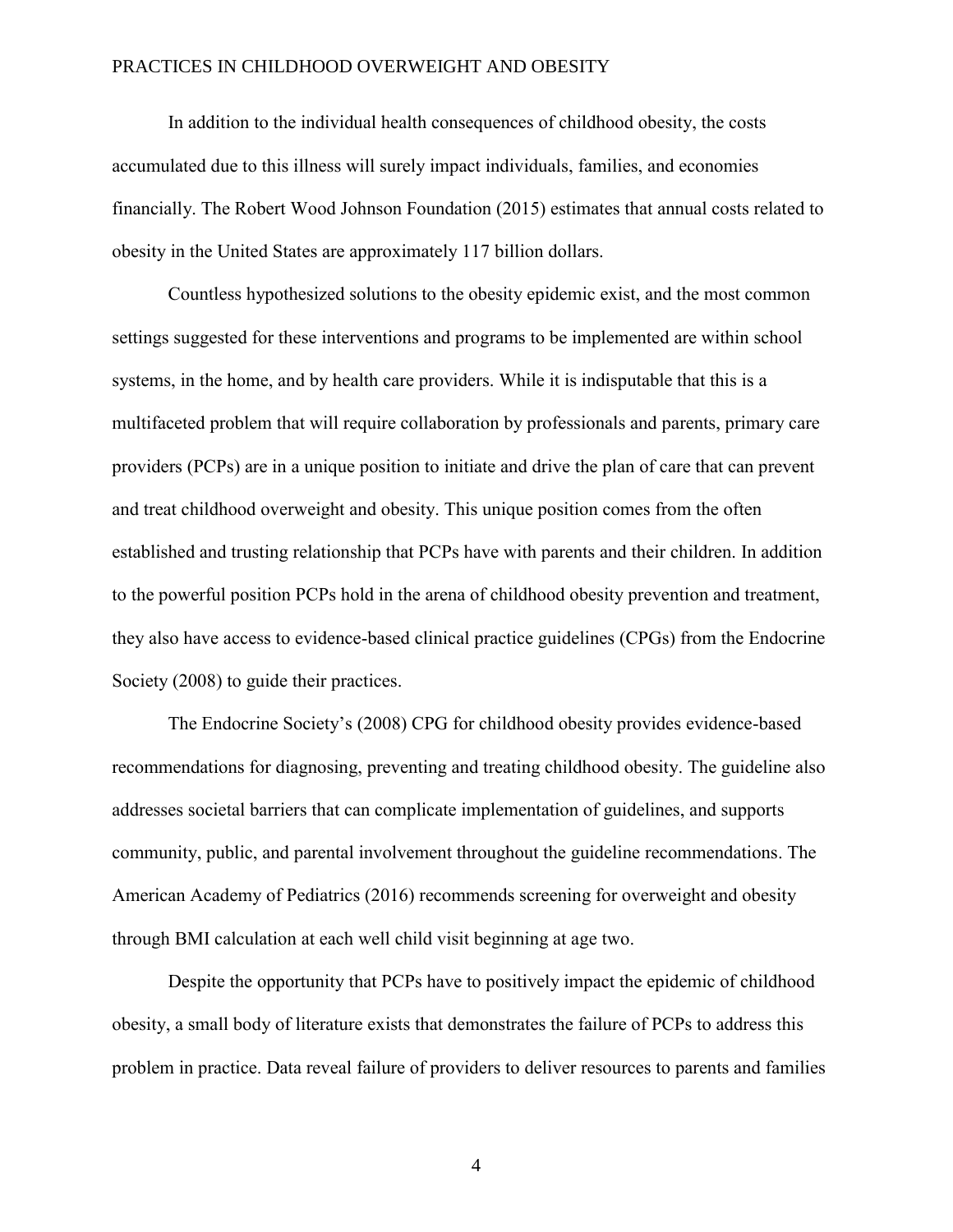to engage in healthier lifestyles (Holt, Schetzine, Dalton, Tudiver, Fulton-Robinson, & Wu, 2010), failure to consistently calculate body mass index (BMI) for age to screen for overweight and obese children (Larsen, Mandleco, Williams, & Tiedeman, 2005), inadequate use of psychosocial assessments in obese children and their families (Small, Anderson, Sidora-Arcoleo, & Grace-Clevelan, 2009), lack of adequate knowledge on childhood obesity prevention and treatment strategies (Spivack, Swietlik, Alessandrini, & Faith, 2010), and strong negative feelings by providers on the topic of childhood obesity (Walker, Strong, Atchinson, Saunders, & Abbott, 2007).

Childhood overweight and obesity in the rural setting further complicates the implementation of screening, diagnosis, and treatment recommendations specific to the issue for primary care providers. The heightened difficulty of treating this issue in rural populations comes, in part, due to the increased prevalence of childhood overweight and obesity. In rural regions 16.5% of children are obese compared to 14.4% of urban children (Findholt, Davis, & Michael, 2013; Trust for America's Health, 2016 ). Other dimensions unique to rural regions that negatively influence provider practices for childhood overweight and obesity are socioeconomic status (Davis, Bennett, Befort, & Nollen, 2011), prevalence of physical limitations (Bavis, Bennett, Befort, & Nollen, 2011), community barriers (lack of specialists and multidisciplinary services for overweight and obese children, and minimal community resources) (Findholt, Davis, & Michael, 2013), and sociocultural influences (Findholt, Davis, & Michael, 2013).

#### **Objectives**

Existing data, as described above, exhibit a significant deficit by PCPs in addressing childhood obesity and significant barriers to the implementation of expert recommendations in rural settings, thus, several questions have been raised. What are the current practices that PCPs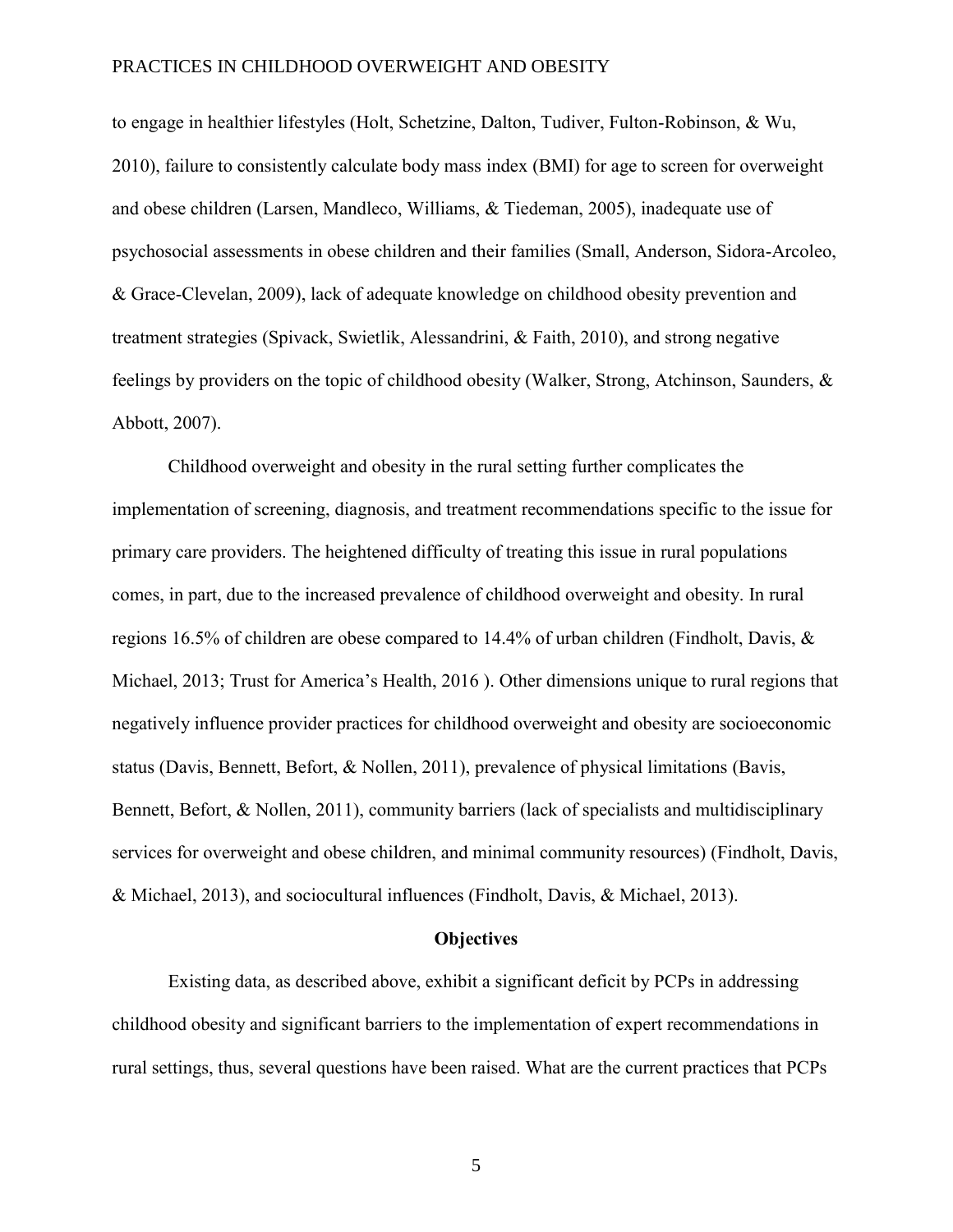engage in related to childhood obesity in the rural setting? What provider, visit, and patient characteristics influence whether patients are being screened, diagnosed, and treated for overweight or obesity?

Given this gap in knowledge and practice, the purpose of this practice inquiry project is to gain a stronger and clearer understanding of the current practices related to childhood overweight and obesity by PCPs in a rural clinic setting. This project aims to:

1. Identify the *current practices* of primary care providers in a rural setting for the screening, diagnosing, and treating childhood overweight and obesity.

2. Analyze *patient demographics* for trends in data offering explanation for why providers in a rural setting do or do not screen, diagnose, and treat childhood overweight and obesity.

3. Analyze *provider type* (nurse practitioner or physician) for trends explaining why specific types of providers in a rural setting do or do not screen, diagnose, and treat childhood overweight and obesity.

#### **Study Design**

The study design for this project was a retrospective design. Data collection occurred via a retrospective chart review and was conducted for visits that occurred between September 1, 2013 and September 1, 2015. The participating clinic site agreed to provide records for all well child visits, for all providers, employed in the 24-month chart review period.

#### **Study Population**

This study has two study populations. The primary study population is compromised of primary care providers, (made up of advanced practice registered nurses and physicians) who are employed by the study site. Five providers, three advanced practice nurses and two physicians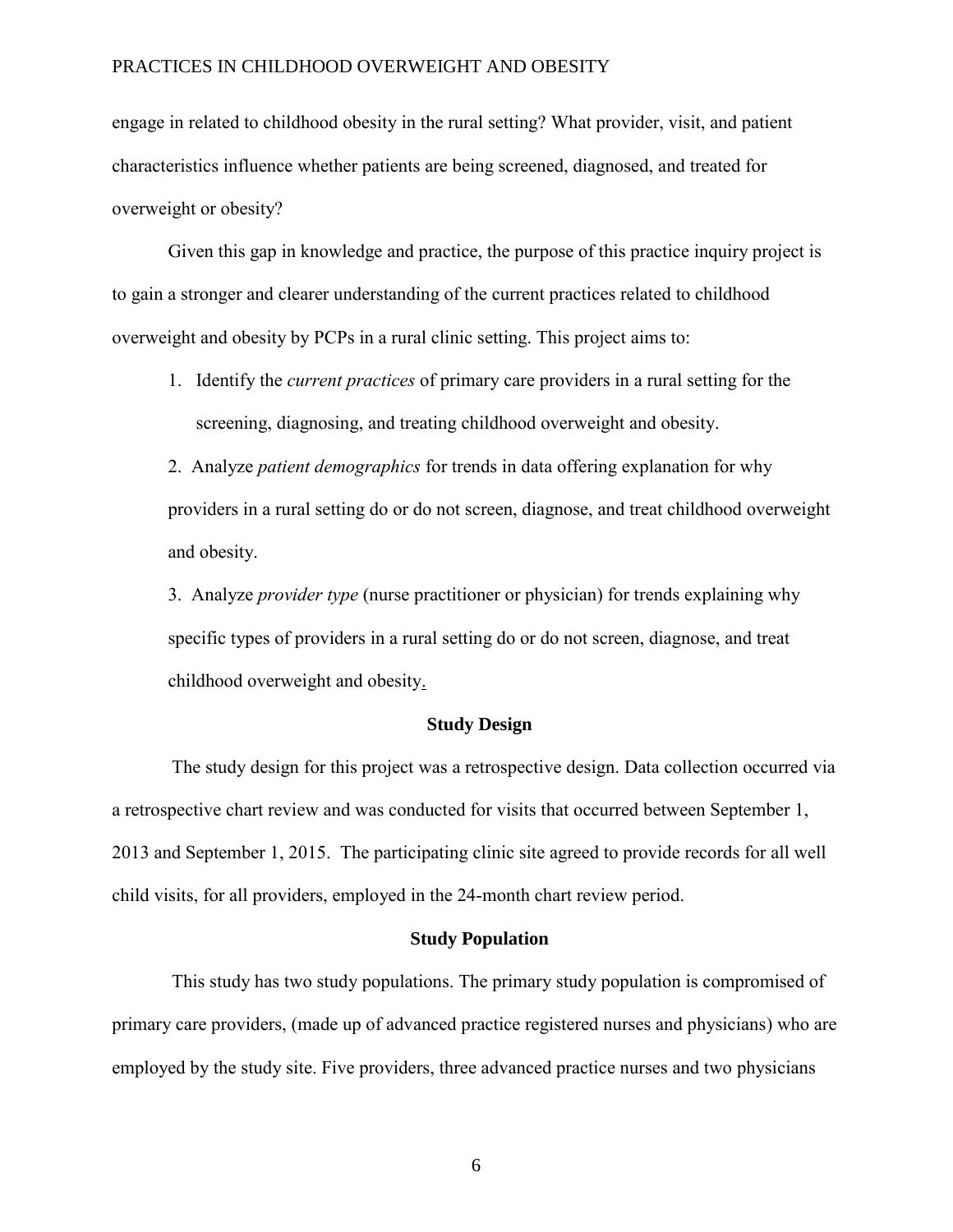employed by the clinic were included in the study. Well-child visits conducted in the data collection period by a provider who is no longer employed at the clinic were also included.

The secondary study population is pediatric patients, ages 2 to 18-years-old who visited the above-identified clinic for a well-child visit. Visit data from well-child visits was essential for this study as encounter/visit and patient demographics were being used to further understand how demographics may influence primary care provider's practices for the overweight and obese child. Gaining a stronger understanding of current practices in rural primary care for overweight and obese children will offer insight into pathways to improve the screening, diagnosis, and treatment of this special population of overweight and obese children in rural eastern Kentucky.

#### **Methods**

#### **Study Permission and Recruitment**

In addition to approval from the clinic site for this study, a formal application for research permission was submitted to the study site's Institutional Review Board (IRB). The study site's IRB determined that there was minimal risk involved for this study and the project was approved through the expedited review process. Following approval from the IRB documentation was sent to the University of Kentucky's Office of Research Integrity (ORI) for review. At that time the University of Kentucky's ORI agreed to grant oversight of the study to the study site. The informed consent and assent processes for subjects, both primary and secondary as identified above, were waived by the study site's IRB since all data were retrospective, de-identified and no more than minimal risk to patients

For privacy purposes, no provider or patient identifying information was included in the data provided to the primary investigator, such as names, birthdates, social security numbers, addresses, email addresses, phone numbers, licensure numbers, and certification numbers. All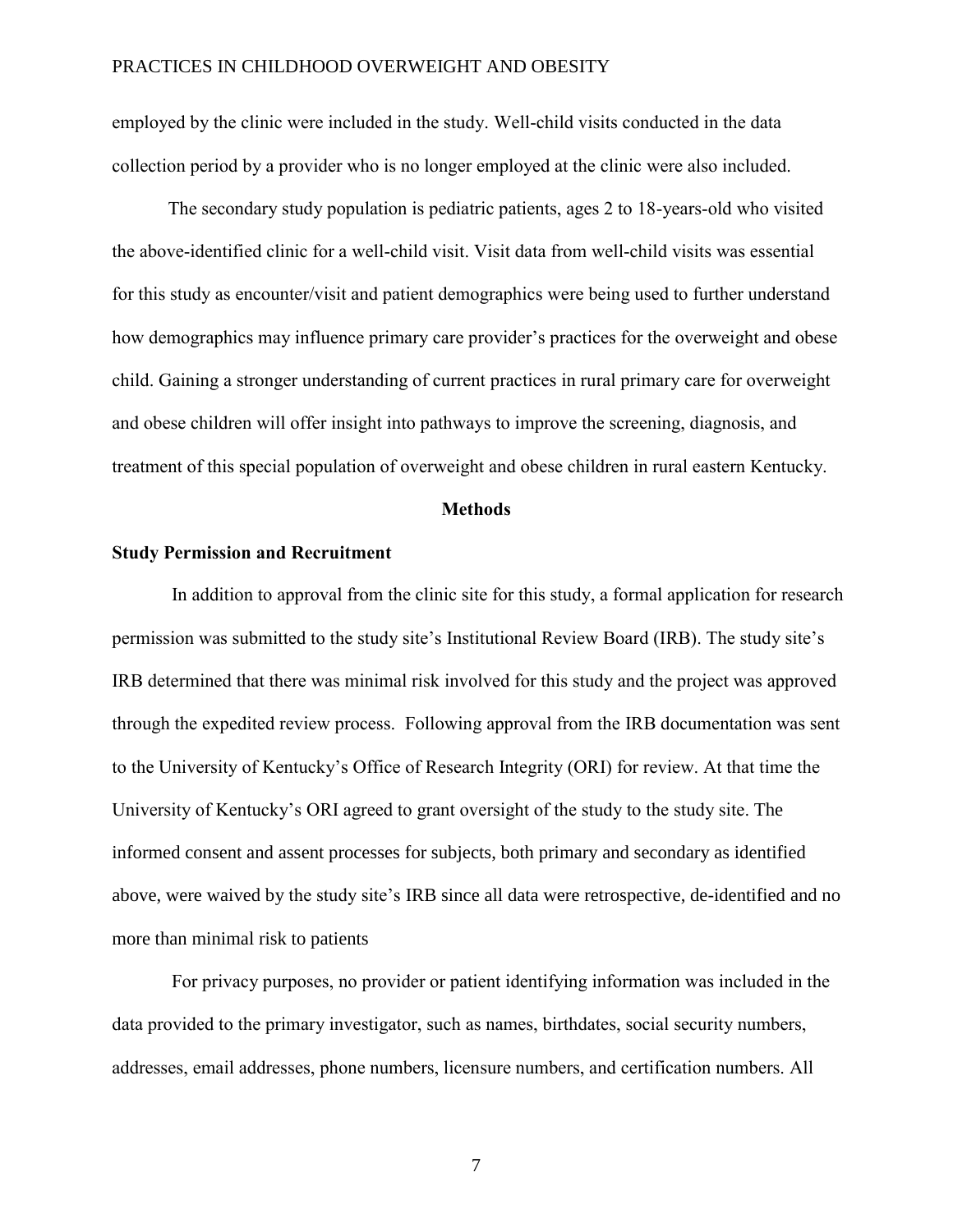data were kept in a single password protected computer in the possession of the primary investigator at all times. The primary investigator only received a list of patient and visit demographics and data points that were de-identified from the Informatics Department at the study site.

### **Inclusion and Exclusion Criteria**

Inclusion criteria for included visits were that each visit must be at the study site and were a well visit with a CPT code of a comprehensive visit (Table 1). All patient records were for children ages 2 to 18-years-old, all visits were between September 1, 2013 and September 1, 2015, and providers for each visit were an advanced practice nurse or physician. Well child visits staffed by a physician assistant were not included. This is because physician assistants are not regularly utilized by this clinic, thus the limited number of visits with physician assistants would not provide the volume of well-child visits needed to delineate trends, and ultimately fail to create statistically significant results.

#### **Study Procedures**

Given this was a retrospective chart review, procedures only pertained to the extraction and protection of data from the existing electronic medical record established at the participating clinic site. A list of data points and demographics were extracted by staff in the facilities' Informatics Department and provided directly to the primary investigator in a de-identified list. All data were stored on the PI's personally owned password protected laptop. There was no physical copy of the data set. Data were free of personal identifying information such as names, birthdates, social security numbers, addresses, email addresses, phone numbers, licensure numbers, and certification numbers.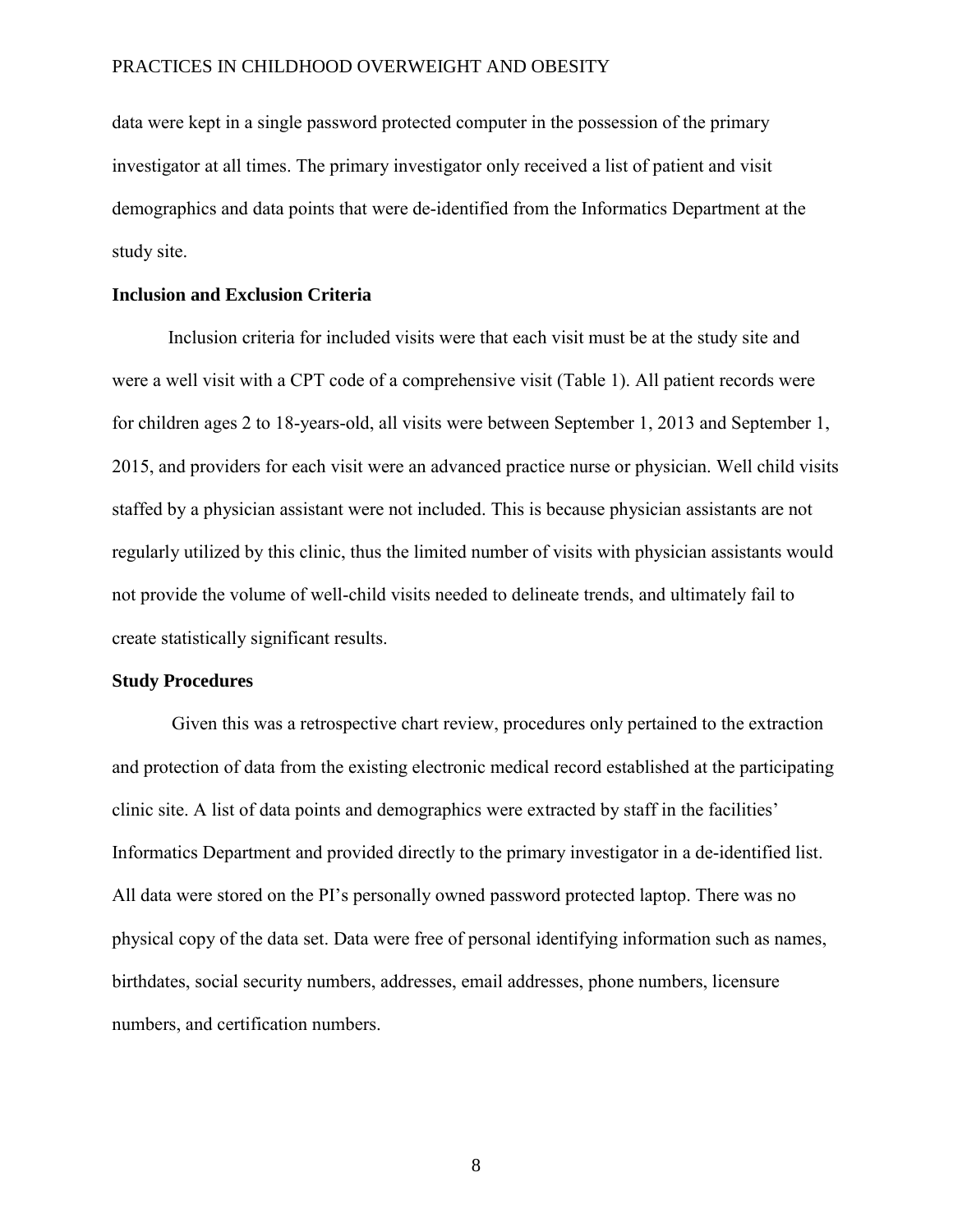The source of all research material was the existing electronic medical record at the study site. Data to be collected was preexisting data from the dates of September 1, 2013 to September 1, 2015. Specific data collected is listed in Table 2.

#### **Data Analysis**

Data analysis was completed using IBM SPSS Statistics (Version 23.0). Descriptive statistics were used to analyze the obtained dataset. The chi-square test was used to evaluate for significant associations between pairs of categorical variables of each patient demographic (sex, ethnicity, etc.) and if BMI was or was not calculated. The chi-square test was also used to assess for a significant association between provider types and if BMI was or was not calculated. The Breslow-Day test was used to assess for the effect that patient demographics had on whether providers calculated BMI, gave the patient a diagnosis code consistent with being overweight or obese at the visits, and if they did receive a diagnosis code consistent with overweight or obesity, then did the provider give education for the overweight or obese child.

In order to assess whether or not age impacted if BMI was calculated, if a diagnosis was given or not, and if education was provided or not, a t-test was conducted with those variables. Additionally, a linear regression was used to assess between provider type, insurance status, and whether or not BMI was calculated, diagnosis was given for those who were overweight or obese, and if education was provided. Variables could not be tested against whether or not dietician referral was provided within the study sample as no patient who received a diagnosis of overweight or obese received a referral for this service.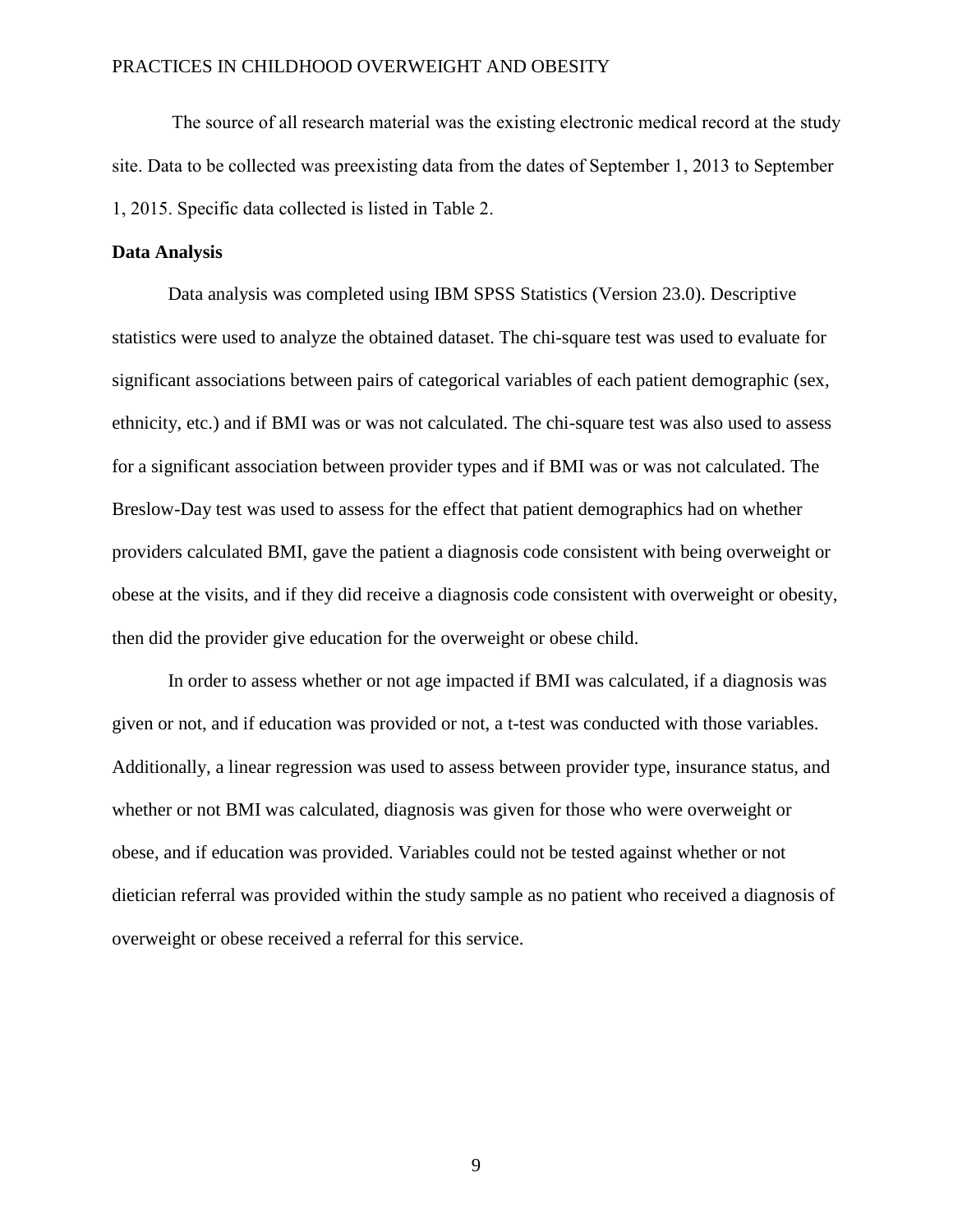#### **Results**

#### **Sample Characteristics**

There were a total of 1,012 pediatric visits at the study site during the study time frame. A total of 602 of all pediatric visits at the study site were well child visits. Six well-child visits were excluded as a physician's assistant staffed them, 24 were excluded because they did not have a care provider type reported, and one visit was excluded for not having an insurance type reported. The total encounters included in the study were 571 well-child visits.

The average age of the study sample was 9.95 years. Table 3 arranges age in ranges consistent with CPT coding for well visits (see Table 1 for CPT codes, descriptions, and age ranges). The male (53.8%) and female (46.2) distribution was nearly equal. The sample yielded little diversity in patient characteristics with only 27 patients being a race other than white. English was the primary language for all patients. The primary source of insurances for the sample was Medicaid, totaling 423 (74.1%). Complete sample demographics can be seen in Table 3.

While calculated BMIs were extractable from the system, BMI-for-age percentile was not. Using the documented age and body mass index from the medical record, the primary investigator calculated body mass index-for-age percentile classification (see Table 4 for definitions of BMI-for-age percentile classifications). Body mass index was not documented for 111 (19.4%) encounters, and thus body mass index-for-age percentile classification could not be calculated for these visits. For the visits where a BMI and BMI-for-age percentile classification were calculated it was found that 15 (2.6%) were underweight, 215 (37.7%) patients were of healthy weight, 98 (17.2%) were overweight, and 132 (23.1%) were obese. Of those patients identified as over weight or obese  $(n=230)$ , only 4.8% of them received a diagnosis consistent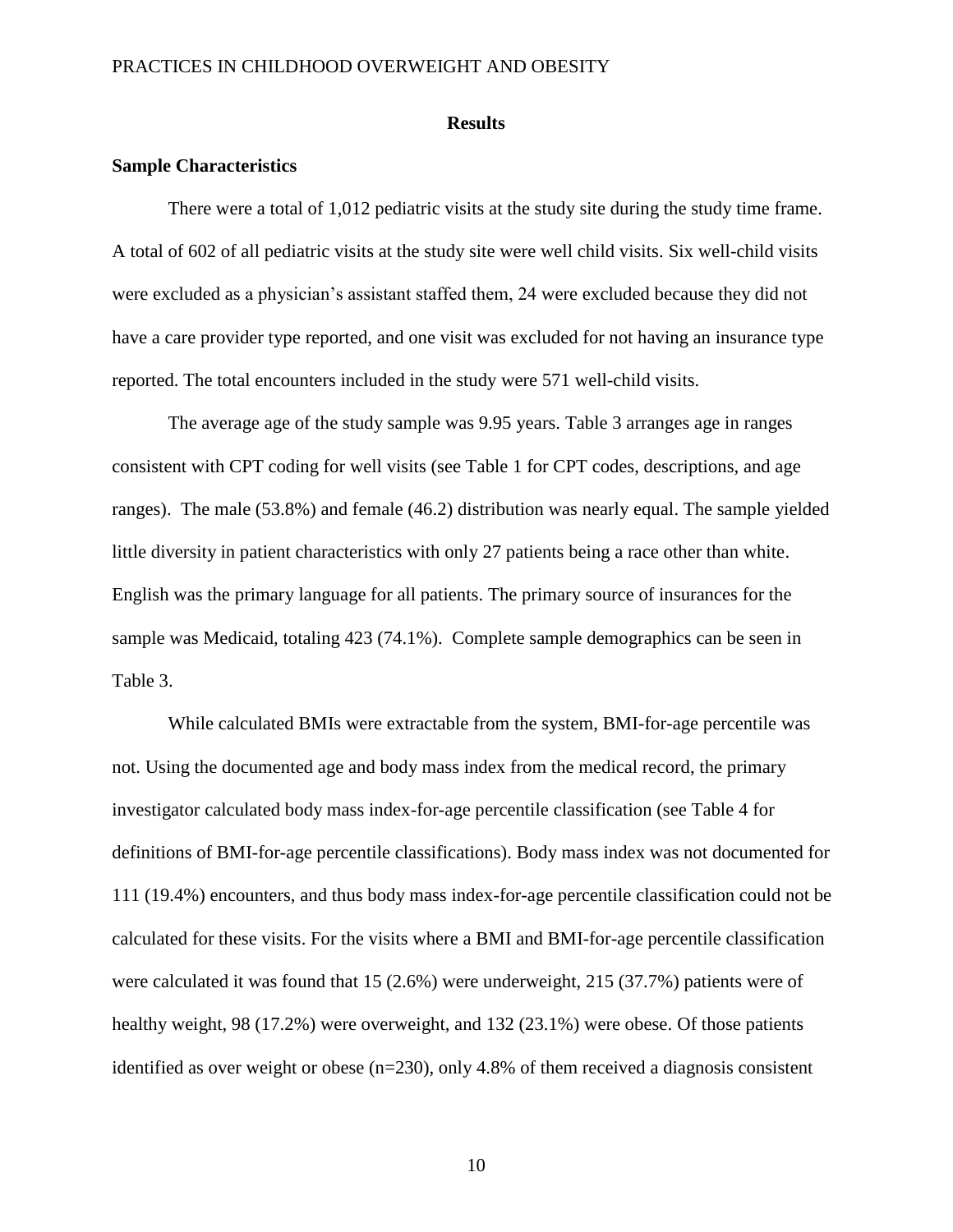with overweight or obesity (see Table 5 for list of diagnosis codes and descriptions for childhood overweight and obesity). Advanced practice registered nurses staffed 413 (72.3%) of the well visits, and physicians staffed 158 (27.7%).

#### **Screening**

Screening for childhood overweight and obesity requires calculation of body-mass-index and plotting it on the clinical growth chart (CDC, 2009), BMI-for-age percentile. At the study site when BMI is calculated it is automatically plotted on the growth chart in the electronic health record (EHR). While calculated BMIs were extractable from the EHR, BMI-for-age percentile and weight classification were not, thus the primary investigator calculated these data.

Of the 571 well visits included in the study sample 460 (80.6%) had a BMI calculated. Ninety-eight (21.3%) of them were identified as overweight, and 132 (28.7%) were identified as obese (total of 230 overweight or obese patients in study sample). Advanced practice registered nurses calculated BMI for 80.6% (n=333) of well child visits that they staffed, and similarly, physicians calculated BMI for 80.4% (n=127) of well child visits they staffed.

Analysis of how the demographics of age, sex, race, ethnicity, insurance type, and provider type influenced whether or not BMI was calculated revealed that calculation of BMI was independent of those demographics (see Table 6). Primary language spoken was excluded form this analysis as 100 percent of the study sample were English speaking. Additional analysis was conducted to assess the influence the demographics of age, sex, race, ethnicity, and insurance type had on APRNs and physicians practices related to screening and for overweight and obesity (see Table 7). While there were no differences in association between demographic and screening practices of APRNs and Physicians to screen patients, there was a statistically significant ( $\chi^2$ =4.01, p = .045) difference in how APRNs screened male versus female patients.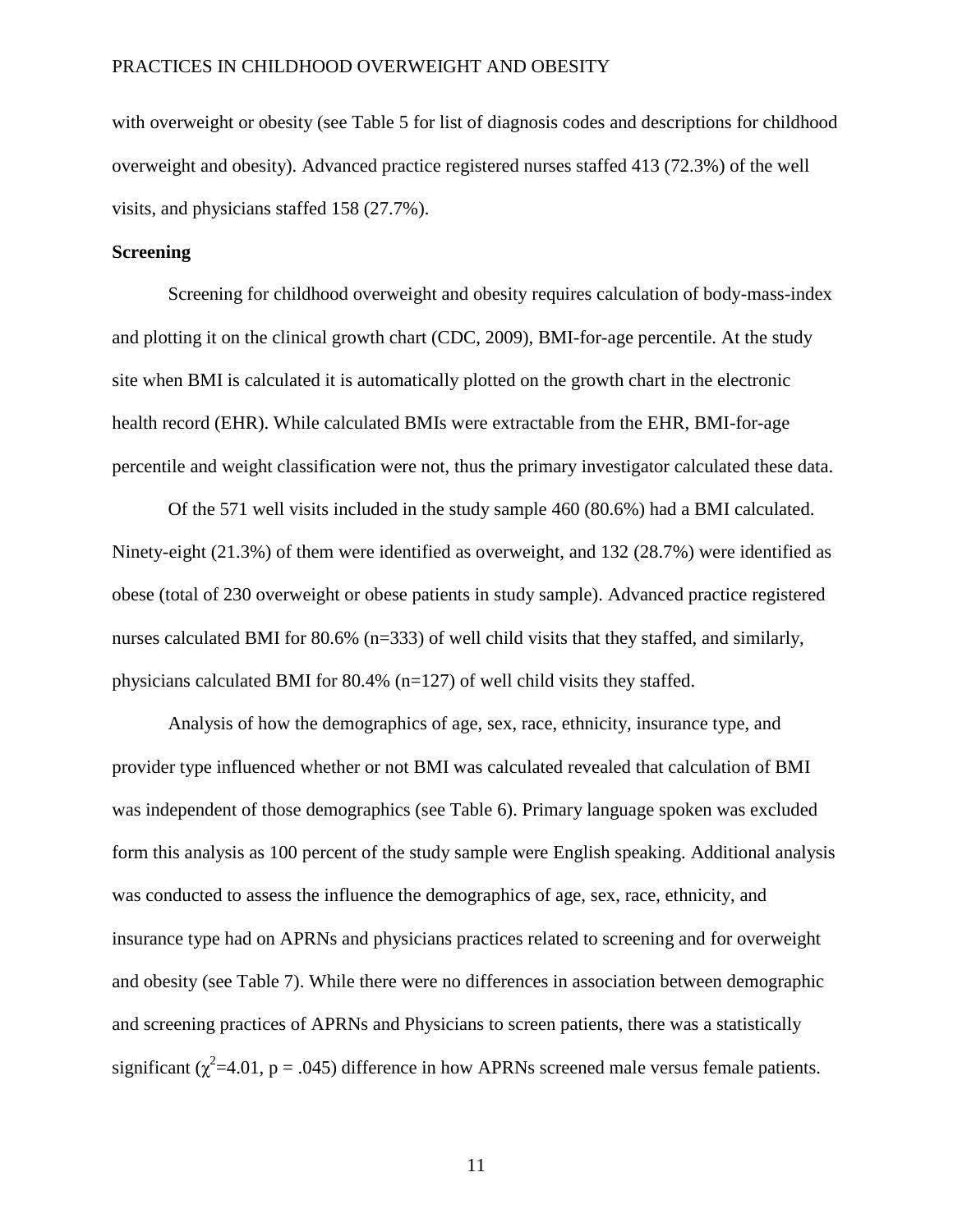Advanced practice nurses calculated BMI at a statistically significant ( $\chi^2$ =4.01, p = .045) higher proportion for males than females. However, the Breslow-Day test demonstrates no significant difference in how APRNs and physicians screen males and females ( $\chi^2$ =2.28, p = .13).

#### **Diagnosis**

Statistical analysis of the diagnosis of childhood overweight and obesity for this study occurred through two analyses. The first was to assess for an association between the demographics of sex, race, ethnicity, provider type, insurance type, and primary spoken language and whether those in the sample who were overweight or obese received a diagnosis code reflecting their weight status (see Table 8). No statistically significant associations were assessed through the t-test performed for age and diagnosis status or Chi-square tests with all other variables.

The second analysis looked specifically at the practice of APRNs alone, physicians alone, and then compared their diagnosing practices using the Breslow-Day test (see Table 9). Advanced practice registered nurses saw 72.6% ( $n=167$ ) of all overweight or obese children in the study sample, and of those they diagnosed 7 patients as overweight or obese. Conversely, they failed to diagnose 160 of those patients (95.8%). Physicians saw 27.4% (n=63) of all overweight and obese children in the study sample, and of those they diagnosed 4 patients as overweight or obese, and failed to diagnose 59 of those patients (93.7%). No statistically significant associations were seen for variables (age, sex, race, ethnicity, insurance type) and APRN or physician practices. Additionally, there was no statistically significant difference in the practices of APRNs and physicians diagnosing practices within the study sample.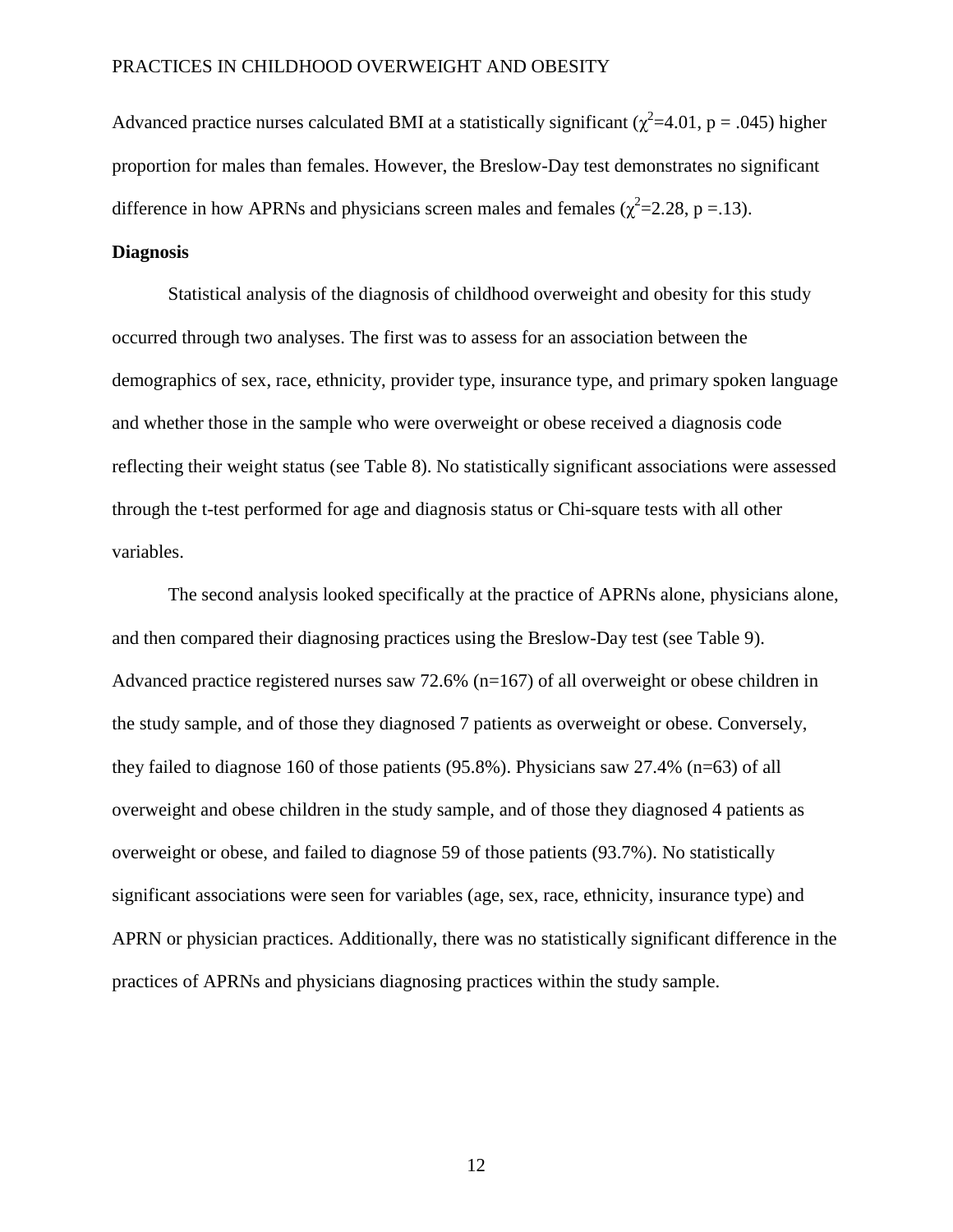#### **Treatment**

Treatments assessed for in this study were education and dietician referrals. These treatments were assessed for among those patients who were diagnosed as overweight or obese  $(n=11)$ , both for association to demographics (age, sex, race, ethnicity, primary language spoken, insurance type, and provider type) (see Table 10), and for association between demographics and provider types (see Table 11). No dependent relationships were assessed through statistical analysis for education provided. Advanced practice registered nurses provided education to two of the seven patients they diagnosed as overweight or obese (28.6%), and physicians provided education to three of the four patients they diagnosed as overweight or obese (75%).

Statistical analysis for dietician referral was unable to be conducted as no patients who were diagnosed as overweight or obese in the study sample received a dietician referral.

#### **Discussion**

This study aimed to better understand the current practices for childhood overweight and obesity to assess if types of providers vary in their practices, and if patient demographics are associated with these practices for the screening, diagnosis, and treatment of overweight and obese children in the rural setting. Overall, no significant statistical associations were demonstrated in the performed analysis discussed above for screening, diagnosis, and treatment across the assessed demographics and provider types in this study.

The only statistically significant test for this study was for Chi-square test for APRNs and whether or not BMI was calculated for male verses female. The resulting *p* value was .045  $(\chi^2=4.01)$ , demonstrating that APRNs may calculate BMI for males at a higher proportion that females. However, this result should be interpreted cautiously as the value is just within the significance level ( $p = < 0.05$ ), and also because the Breslow-Day test was used to compare APRN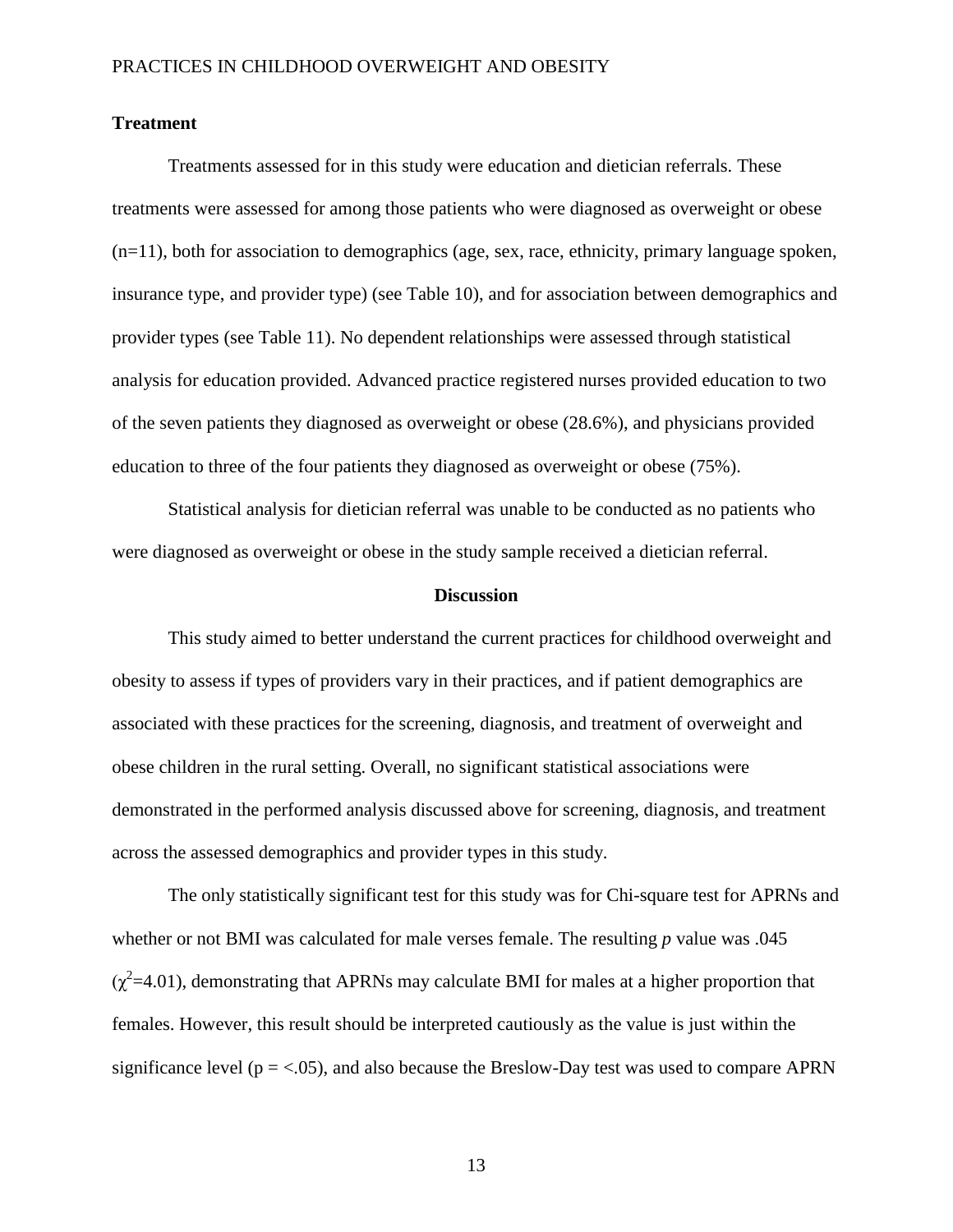and physician practices in calculating BMI for males verses females and results were nonsignificant, which suggest that there is no difference in the two provider type practices.

While the studied demographics were not associated with the type of care provided to overweight and obese children at well visits, the current practices at the study site, overall, are not aligned with expert recommendations and clinical practice guidelines for the care of overweight and obese children. Of the total well child charts reviewed (*n =* 571), 460 of them had a BMI calculated (80.6%). For those patients with a BMI calculated, 230 of them were classified as being overweight or obese (50%). Eleven patients of those who were overweight or obese received diagnoses reflecting their weight status during the visit, which is 4.8%. Then of those 11 patients only five of them received education specific to their weight (45.5%), and none of them received a dietician referral.

The American Association of Pediatrics (AAP) (2016) recommends that BMI be calculated for every well child visit beginning at 24 months, thus the study site is compliant with recommendations only 50% of the time. Low rates of screening for overweight and obese children was similarly assessed in a study from Findholt et al. (2013) where it was found that 73% (*n* = 850) of reviewed well child charts had a BMI calculated. This study's findings are also congruent with the study from Larsen et al. (2005) who found that 73.7% (*n*=99) of participating advanced practice registered nurses self-reported calculating BMI annually for pediatric patients as 'never,' 'rarely,' and 'sometimes.'

The Endocrine Society (2008) recommends that *every* child with a BMI-for-age percentile of  $85<sup>th</sup>$  to  $94<sup>th</sup>$  be diagnosed as overweight, and a BMI-for-age in the  $95<sup>th</sup>$  percentile or greater to be diagnosed as obese. This is consistent with the CDCs clinical growth charts (CDC, 2009). Overall, providers in this study did this at a rate of 4.8%. For overweight and obese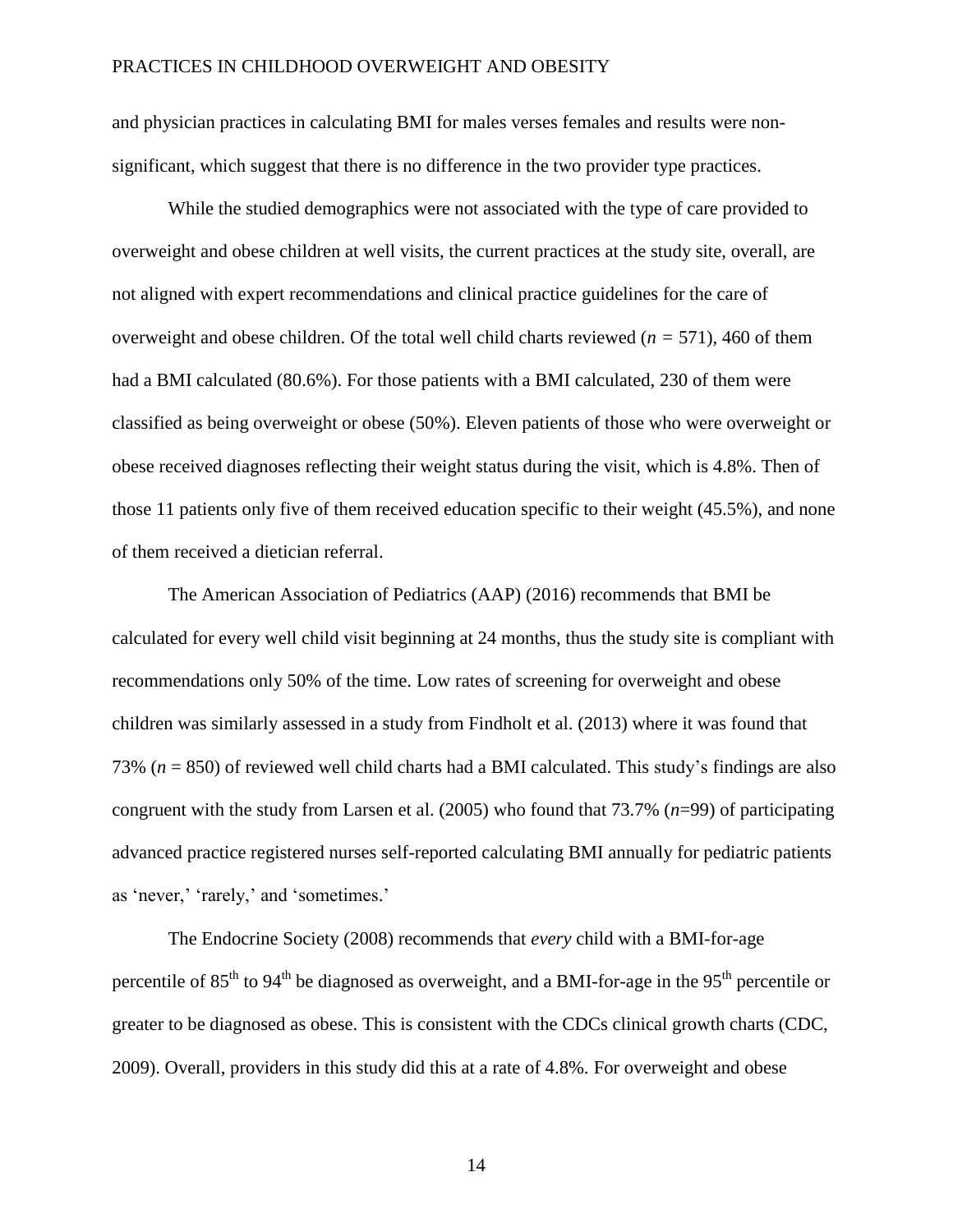children in the study, 132 were obese, and 98 of them were overweight. Providers diagnosed 10 of those children who were obese as such (7.6%), and diagnosed one of those children who were overweight as such (1%).

The Endocrine Society (2008) recommends extensive diet modification for overweight and obese children. The guideline from the AAP (Spear et al., 2007) recommends a multidimensional approach to the care of the overweight and obese child, and specific to diet modifications. The AAP suggests a combination of care within the clinic (educational) and with a dietician. In this study, the percentage of those who received education after being diagnosed as overweight or obese was  $45.5\%$  ( $n = 11$ ), and the percentage that received a dietician referral was 0% (*n* = 11). This demonstrates a failure to provide recommended treatment, which is consistent with Holt et al. (2010), who found that providers failed to deliver resources to parents and families to engage in healthier lifestyles.

The practices discussed above of the providers in this study sample demonstrate a deficit in the care they are providing to overweight and obese children. While an analysis of patient demographics revealed no influence over these practices, the studies from Spivack et al., (2010) and Walker et al. (2007) may offer insight into why this quality of care is being provided. Spivack et al. (2010) found that providers lacked sufficient knowledge on childhood obesity prevention and treatment strategies, and Walker et al. (2007) found that providers had strong negative feelings toward the topic of childhood obesity. Further studies are needed to gain insight into provider knowledge at the study site and the attitudes they may have toward childhood overweight and obesity.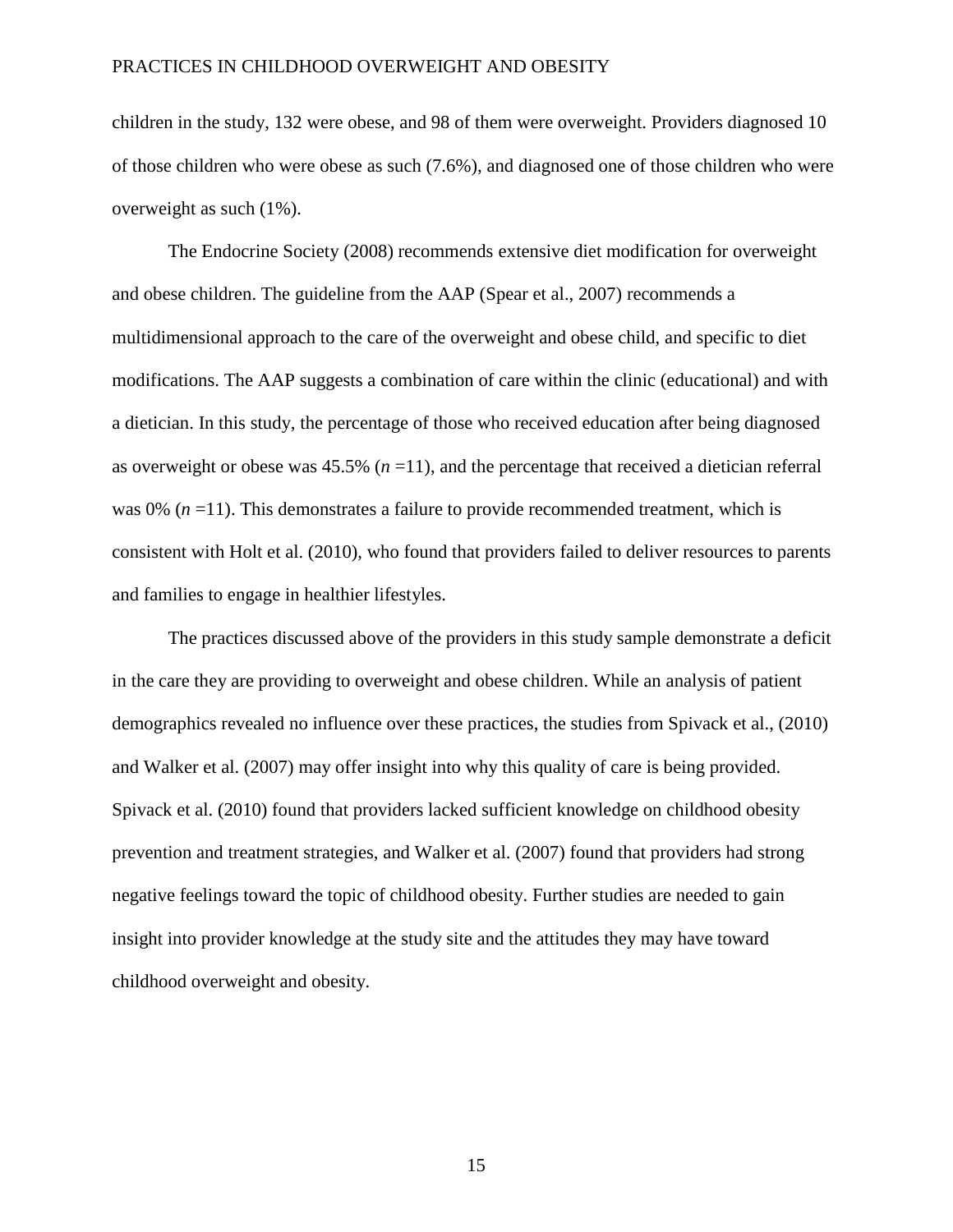#### **Limitations**

Limitations should be considered when interpreting the results of this study. First, this is a retrospective study, thus variables were limited to what was documented in the existing charts from those encounters in the study timeframe. The second limitation is that the study population lacked diversity, and this low variability made statistical analysis difficult and significantly limits the generalizability of study results. Third is that the electronic health record in place at the study site flags any open chart as an encounter, thus there is a possibility that some of the well visits with no BMI calculated were falsely labeled. Additionally, education and dietician referral were not extractable data points in the electronic health record, thus data analysts in the informatics department of the study site manually assessed only those 11 charts of diagnosed children for these data, thus there is a chance that overweight and obese children who were not diagnosed did receive some type of intervention from the provider. Another limitation is that the primary investigator of the study did not have access to the electronic health record, only a single, deidentified data set, thus the data set received could not be checked for accuracy. The final limitation to consider is that other medical staff (excluding APRNs and physicians) are likely the ones inputting the values needed to calculate weight status (height, weight, and age) and these processes were not accounted for in this study. While the above limitations do exist for this study, results can be utilized for a quality improvement initiative within the study site, and may be used to better understand the multidimensional issue of providing health care to overweight and obese children.

#### **Recommendations**

Future research recommendations would be to conduct a longitudinal study where frequent interval chart audits can be performed, not only to insure the accuracy of details of the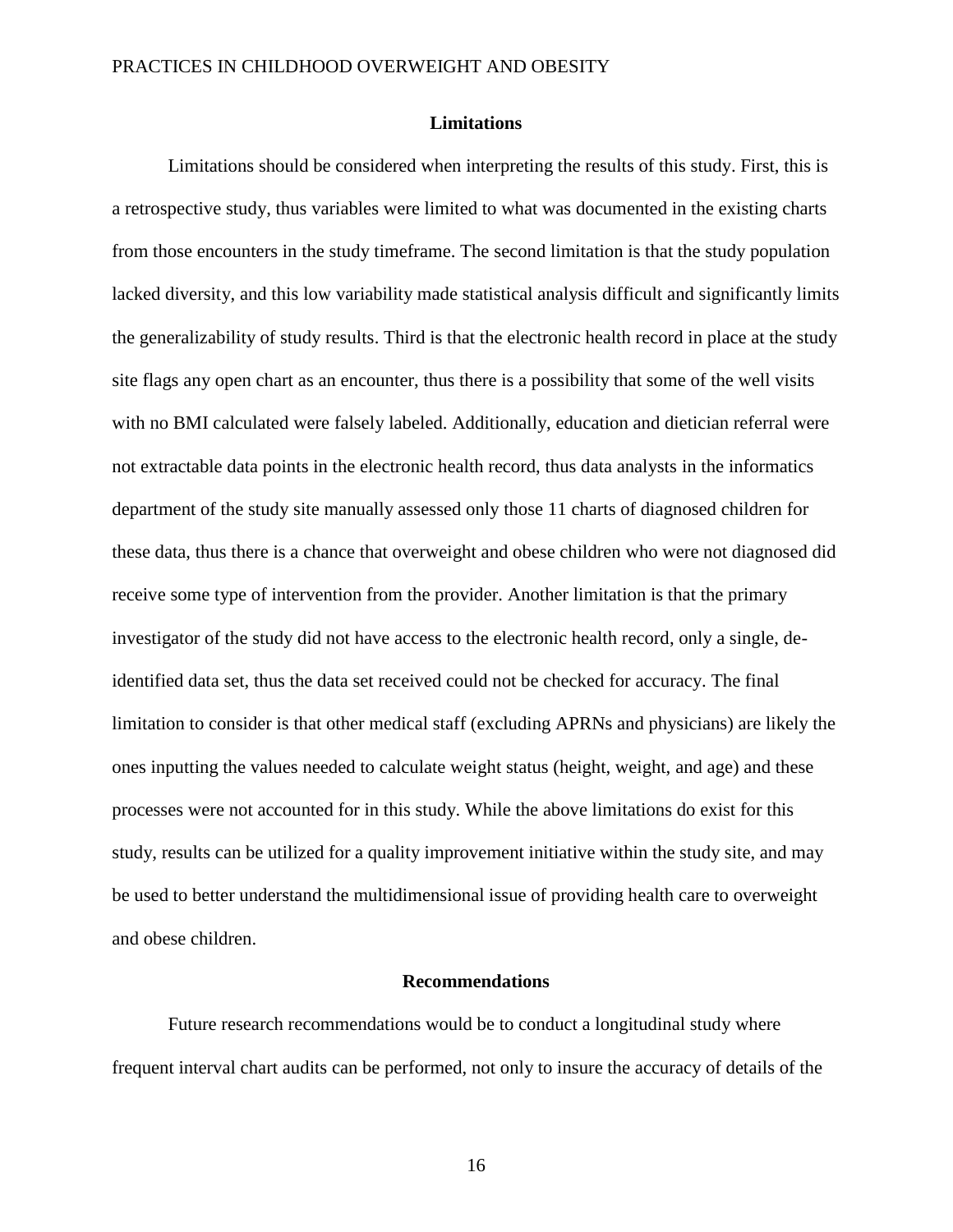provider, patient, and visit, but also to be able to extract more patient and provider demographics that could potentially be influencing practice for overweight and obese children. Some other demographics to consider are who presents to the appointment with the pediatric patient, living situation or household members (nuclear family, single parent family, etc.), and if the patient presented with an acute issue at their well visit. It is recommended that this study would be conducted once again in a rural clinic as limited research of provider practices of overweight and obese children in this population exist, and also because the higher incidence of this issue in rural regions.

Additional future research recommendations, specific to the study site, are that they use this study to go forward with a quality improvement initiative in the care provided to overweight and obese children. In addition, the same analysis should be performed at all of the primary care clinics associated with the organization, as they are all rural clinics. This would allow a stronger statistical analysis through a larger and likely more diverse sample, as well as assess for the presence of the issues seen in this study at other clinic sites. Specific measures to improve practices at the study site are to use the electronic health record to create reminders and alerts to ensure calculation of BMI occurs, and for when a child is identified as overweight or obese. Provider's knowledge base on the topic of childhood overweight and obesity and the available guidelines should be assessed, and identified deficits should receive remediation. Additionally, the root cause of this issue should also be evaluated through the use of focus groups to explore provider attitudes on the topic of childhood overweight and obesity and the discussion of workflow and processes in place at the study site and either facilitate or impede their adherence to clinical practice guidelines and expert recommendations.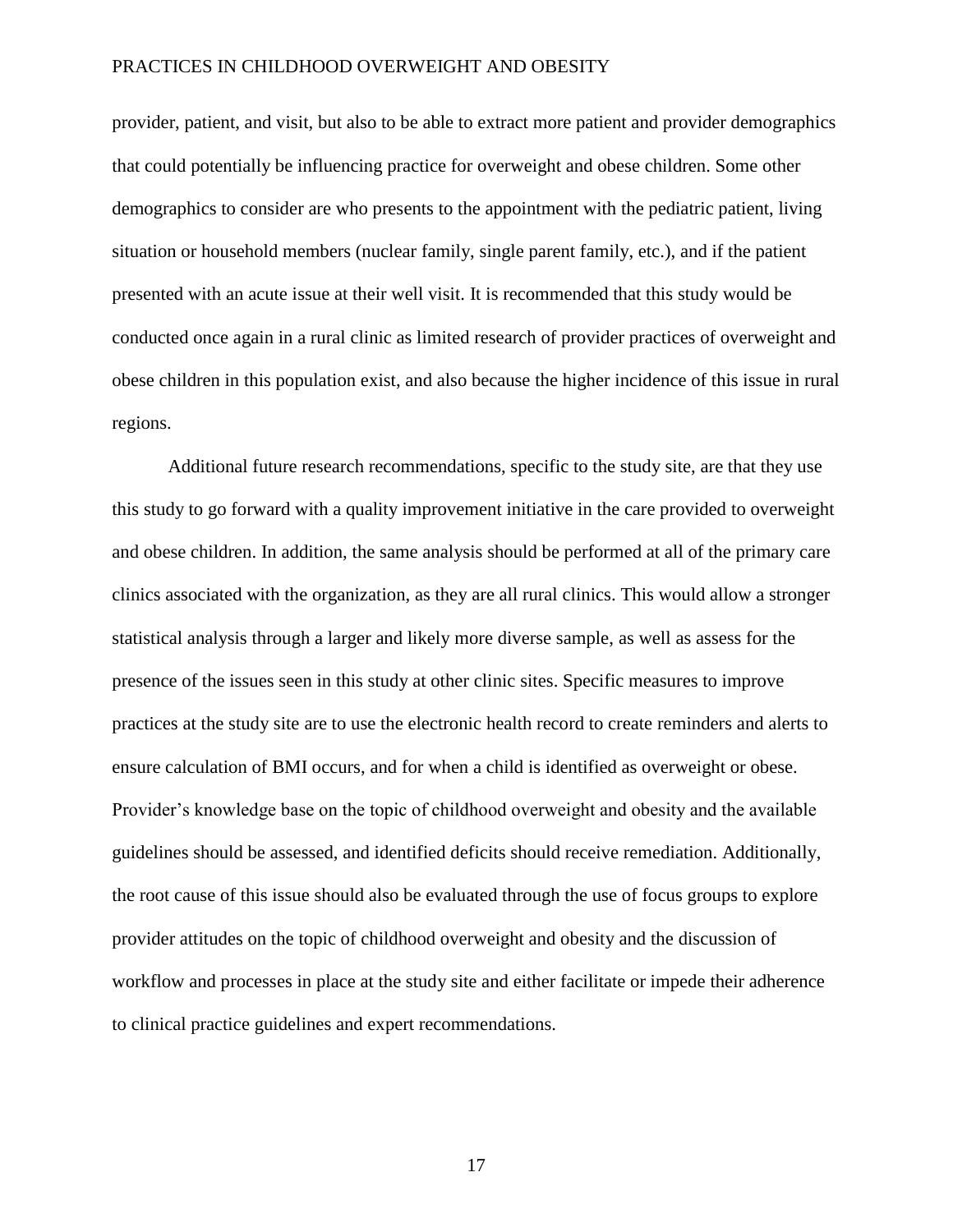While recommendations for practice specific to the demographics assessed in this study cannot be made due to the absence of statistical significance, it can be recommended that efforts be given to improve the rate of screening, diagnosing, and treating childhood overweight and obesity in accordance with expert recommendations and clinical practice guidelines such as those from the Endocrine Society (2008). Additionally, it is recommended that regular and ongoing evaluation of provider's practice for overweight and obesity be assessed to monitor for improvements or deterioration.

#### **Conclusion**

This retrospective study examined associations between patient demographics, types of providers, and the health care provided to overweight and obese children (screening, diagnosis, and management). Findings of this study revealed no significant relationship between age, sex, race, ethnicity, primary language spoken, insurance type, or provider type and the care provided to overweight and obese children at the study site. However, this study did reveal low rates of screening, diagnosing, and treating overweight and obese children, which is consistent with existent previously conducted studies on this issue. Given these findings clinics and providers should work toward improving practices, not just to improve the health of these patients as children, but to ensure they can mature into healthy adults. Continued research examining the cause for the repeated findings of low rates of screening, diagnosis, and treatment of overweight and obese children should continue, specifically in rural regions, as the population there poses unique barriers to care that may not be present in urban populations. These research efforts should be large-scale in nature to generate more generalizable findings.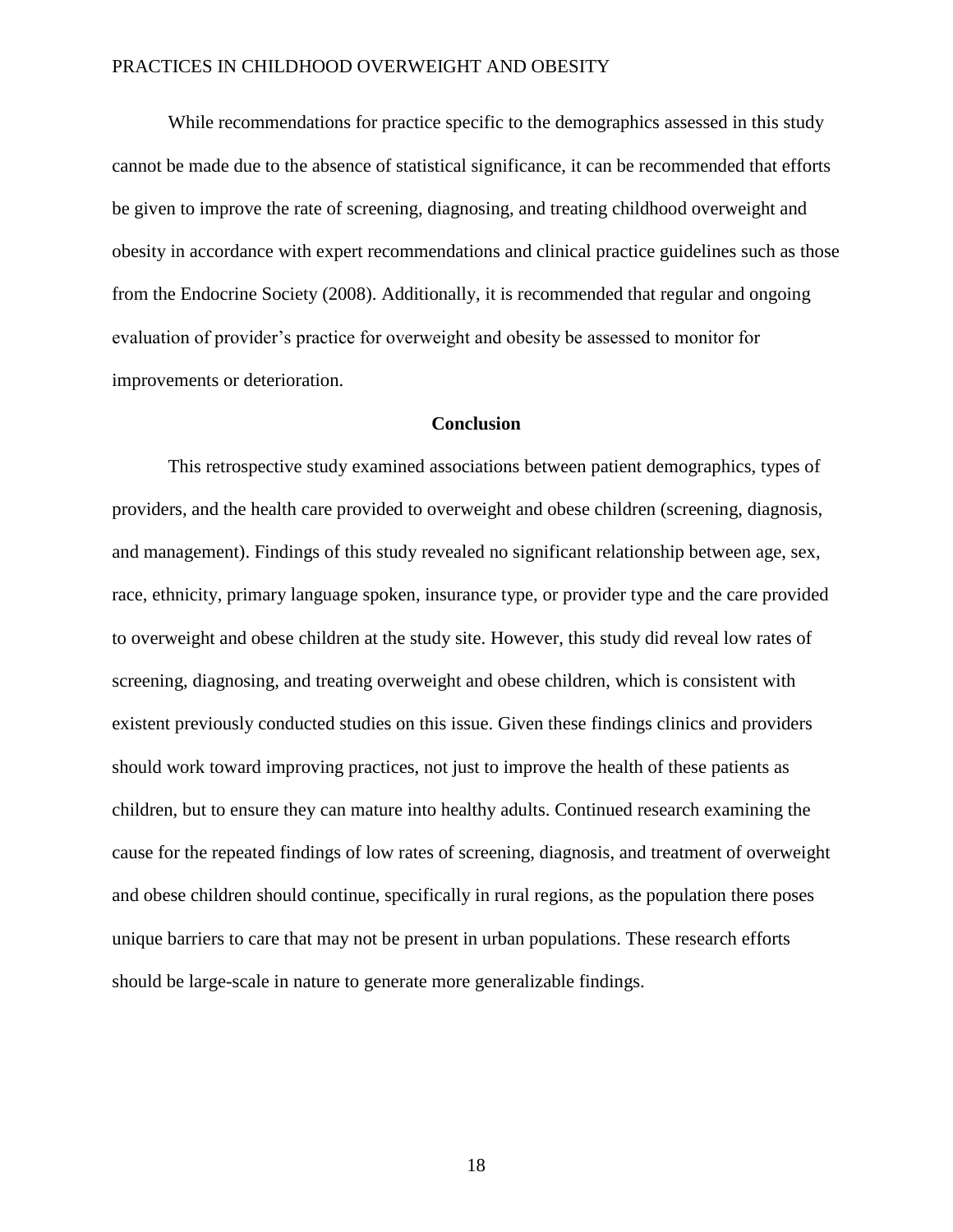| Table 1  |                                                                                                                               |
|----------|-------------------------------------------------------------------------------------------------------------------------------|
|          | <b>CPT Codes and Code Descriptions</b>                                                                                        |
| CPT Code | <b>CPT</b> Code Description                                                                                                   |
| 99382    | Initial Comprehensive Visit, New Patient, 1-4 years                                                                           |
| 99383    | Initial Comprehensive Visit, New Patient, 5-11 years                                                                          |
| 99384    | Initial Comprehensive Visit, New Patient, 12-17 years                                                                         |
| 99385    | Initial Comprehensive Visit, New Patient, 18-39 years                                                                         |
| 99392    | Periodic Comprehensive Visit, Established Patient, 1-4 years                                                                  |
| 99393    | Periodic Comprehensive Visit, Established Patient, 5-11 years                                                                 |
| 99394    | Periodic Comprehensive Visit, Established Patient, 12-17 years                                                                |
| 99395    | Periodic Comprehensive Visit, Established Patient, 18-39 years                                                                |
|          | While CPT codes include the age range of 1-39 years, only those patients who<br>are age 2-18 years are included in the study. |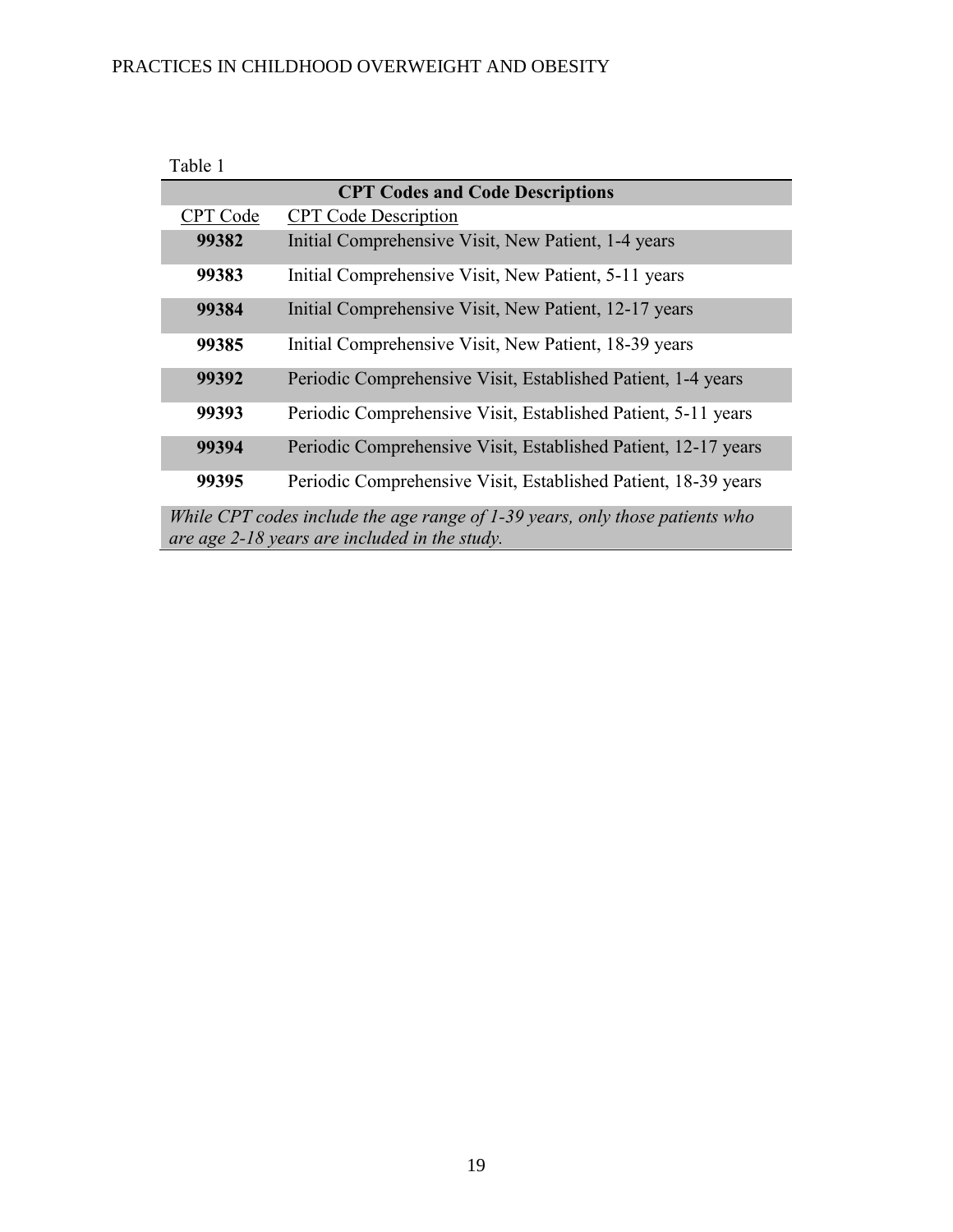| Table 2                                 |                                                                                          |  |  |  |  |  |
|-----------------------------------------|------------------------------------------------------------------------------------------|--|--|--|--|--|
| Data Points                             |                                                                                          |  |  |  |  |  |
| General                                 | <b>Encounter Specific</b>                                                                |  |  |  |  |  |
| <b>Total Number of Pediatric Visits</b> | Age                                                                                      |  |  |  |  |  |
| <b>Total Number of Well Visits</b>      | <b>Sex</b>                                                                               |  |  |  |  |  |
| All Visits with CPT Code for well child | Race                                                                                     |  |  |  |  |  |
| visit (Table 1)                         | Ethnicity                                                                                |  |  |  |  |  |
|                                         | Primary Spoken Language                                                                  |  |  |  |  |  |
|                                         | Insurance Type                                                                           |  |  |  |  |  |
|                                         | Provider Type                                                                            |  |  |  |  |  |
|                                         | Body Mass Index (BMI)                                                                    |  |  |  |  |  |
|                                         | Body Mass Index-for-age Percentile                                                       |  |  |  |  |  |
|                                         | Classification                                                                           |  |  |  |  |  |
|                                         | Overweight and Obese Diagnosis Codes                                                     |  |  |  |  |  |
|                                         | Given                                                                                    |  |  |  |  |  |
|                                         | Education Specific to Overweight and                                                     |  |  |  |  |  |
|                                         | <b>Obesity Provided</b>                                                                  |  |  |  |  |  |
|                                         | Dietician Referral Provided                                                              |  |  |  |  |  |
|                                         | Table 2. Data points collected only from within study time frame of September 1, 2013 to |  |  |  |  |  |

*Table 2. Data points collected only from within study time frame of September 1, 2013 to September 1, 2015.*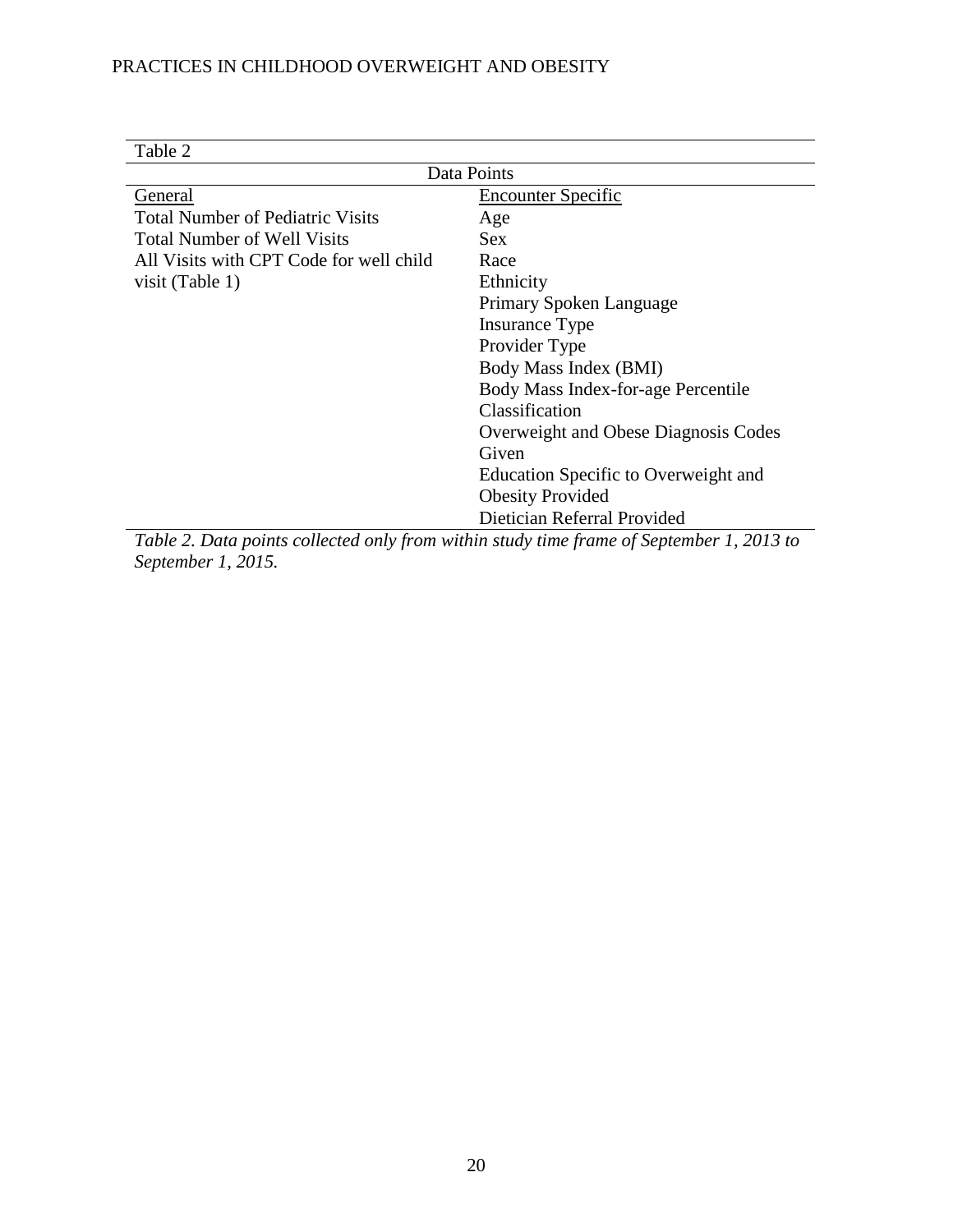| Table 3                             |                  |                   |  |  |
|-------------------------------------|------------------|-------------------|--|--|
| Sample Demographics                 |                  |                   |  |  |
| Demographic                         | Count<br>$n=571$ | <u>Percentage</u> |  |  |
| Age Range per CPT Codes             |                  |                   |  |  |
| 2-4 (99382, 99392)                  | 83               | 14.4              |  |  |
| 5-11 (99383, 99393)                 | 244              | 42.4              |  |  |
| 12-17 (99384, 99394)                | 248              | 43.1              |  |  |
| 18 (99385, 99395)                   | 1                | $\cdot$ 1         |  |  |
| Sex                                 |                  |                   |  |  |
| Male                                | 307              | 53.8              |  |  |
| Female                              | 264              | 46.2              |  |  |
| Race                                |                  |                   |  |  |
| <b>Black or African American</b>    | 6                | 1.1               |  |  |
| More than one race                  | 18               | 3.1               |  |  |
| White                               | 544              | 95.3              |  |  |
| Undefined                           | 3                | .5                |  |  |
| Ethnicity                           |                  |                   |  |  |
| Hispanic or Latino                  | 6                | 1.1               |  |  |
| Not Hispanic or Latino              | 564              | 98.8              |  |  |
| Undefined                           | 1                | $\cdot$ .2        |  |  |
| <b>Primary Spoken Language</b>      |                  |                   |  |  |
| English                             | 571              | 100               |  |  |
| <b>Insurance Type</b>               |                  |                   |  |  |
| Medicaid                            | 423              | 74.1              |  |  |
| Other                               | 126              | 22.1              |  |  |
| Uninsured                           | 21               | 3.7               |  |  |
| Provider Type                       |                  |                   |  |  |
| <b>Advanced Practice Registered</b> | 413              | 72.3              |  |  |
| <b>Nurse</b><br>Physician           | 158              | 27.7              |  |  |
| Table 3.                            |                  |                   |  |  |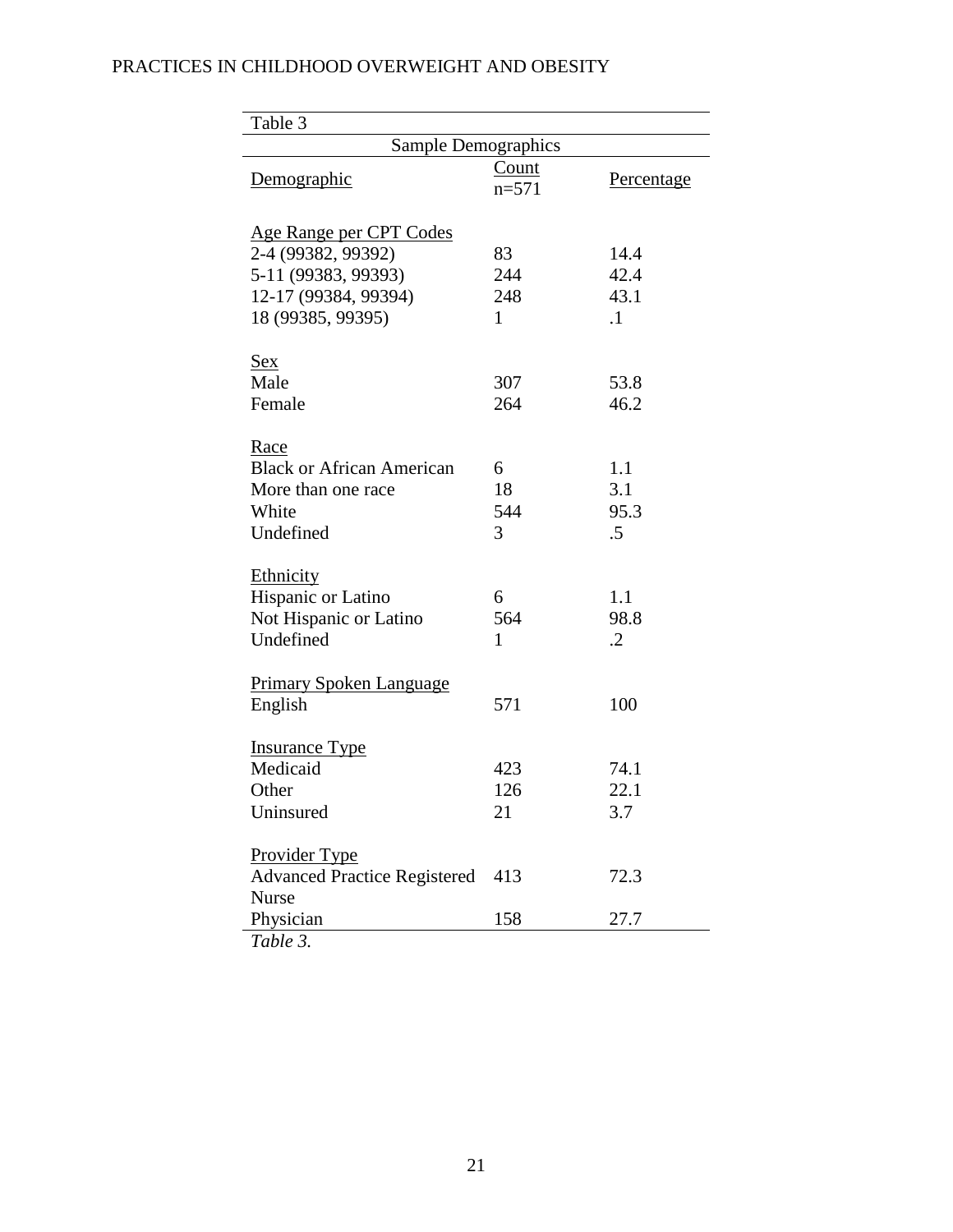Table 4 **Body Mass Index-for-Age Percentile Classification and Description** Classification Description Underweight  $Less than the 5<sup>th</sup> percentile$ Healthy Weight  $5<sup>th</sup>$  percentile to less than the  $85<sup>th</sup>$  percentile Overweight  $85<sup>th</sup>$  to less than the 95<sup>th</sup> percentile Obese Equal to or great than the 95<sup>th</sup> percentile

Centers for Disease Control and Prevention (2015). About child and teen BMI. Retrieved from http://www.cdc.gov/healthyweight/assessing/bmi/childrens\_bmi/about\_childrens\_bmi.html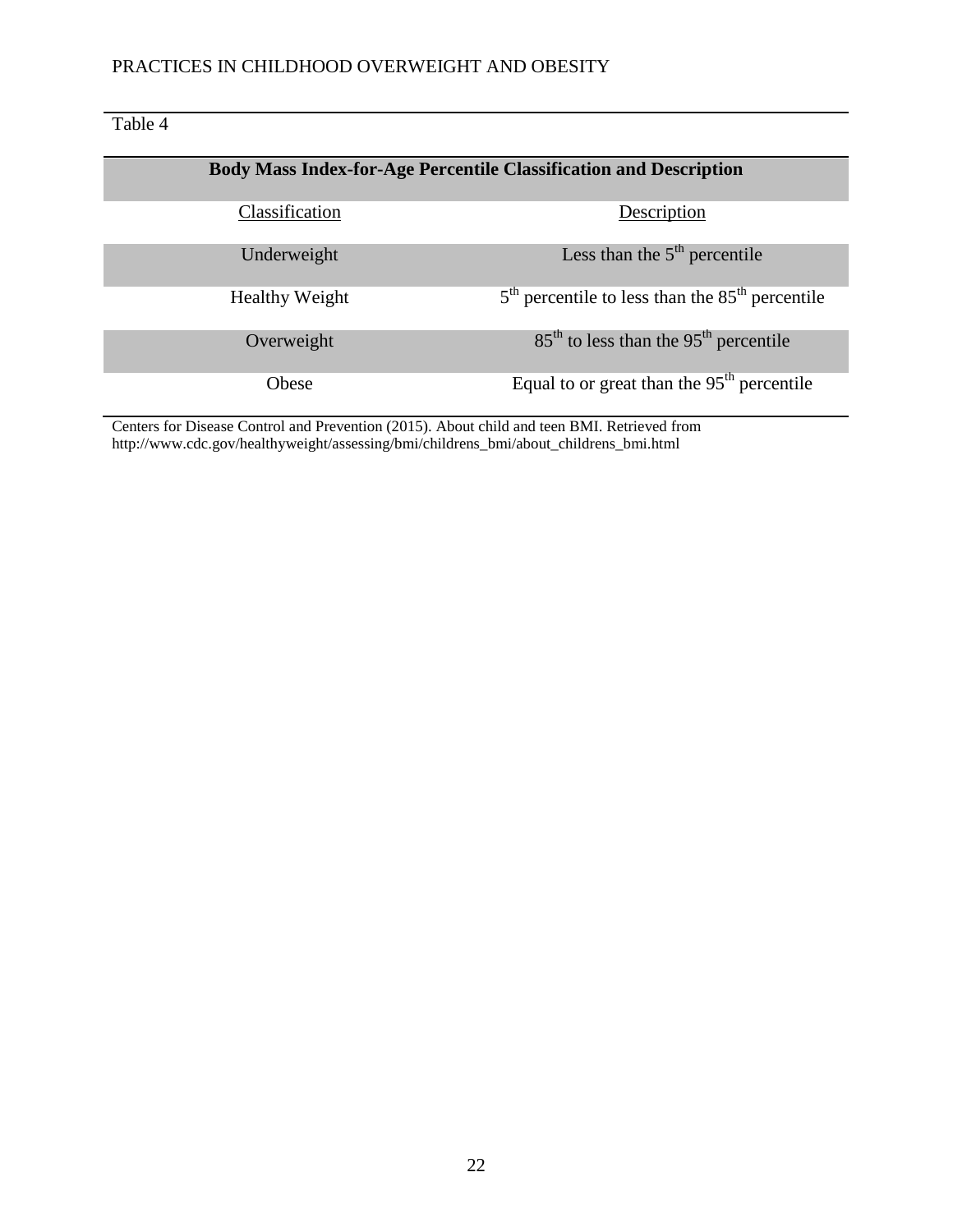| Table 5        |                                                                                                            |
|----------------|------------------------------------------------------------------------------------------------------------|
|                | <b>Childhood Overweight and Obese Diagnosis Codes and Description</b>                                      |
| Diagnosis Code | Diagnosis Code Description                                                                                 |
| 278.02         | Overweight                                                                                                 |
| V85.53         | Body Mass Index Pediatric 85 <sup>th</sup> Percentile to Less than 95 <sup>th</sup><br>Percentile for age. |
| 278.00         | Obesity Unspecified                                                                                        |
| V85.54         | Body Mass Index Pediatric Greater than or Equal to 95 <sup>th</sup><br>Percentile for Age                  |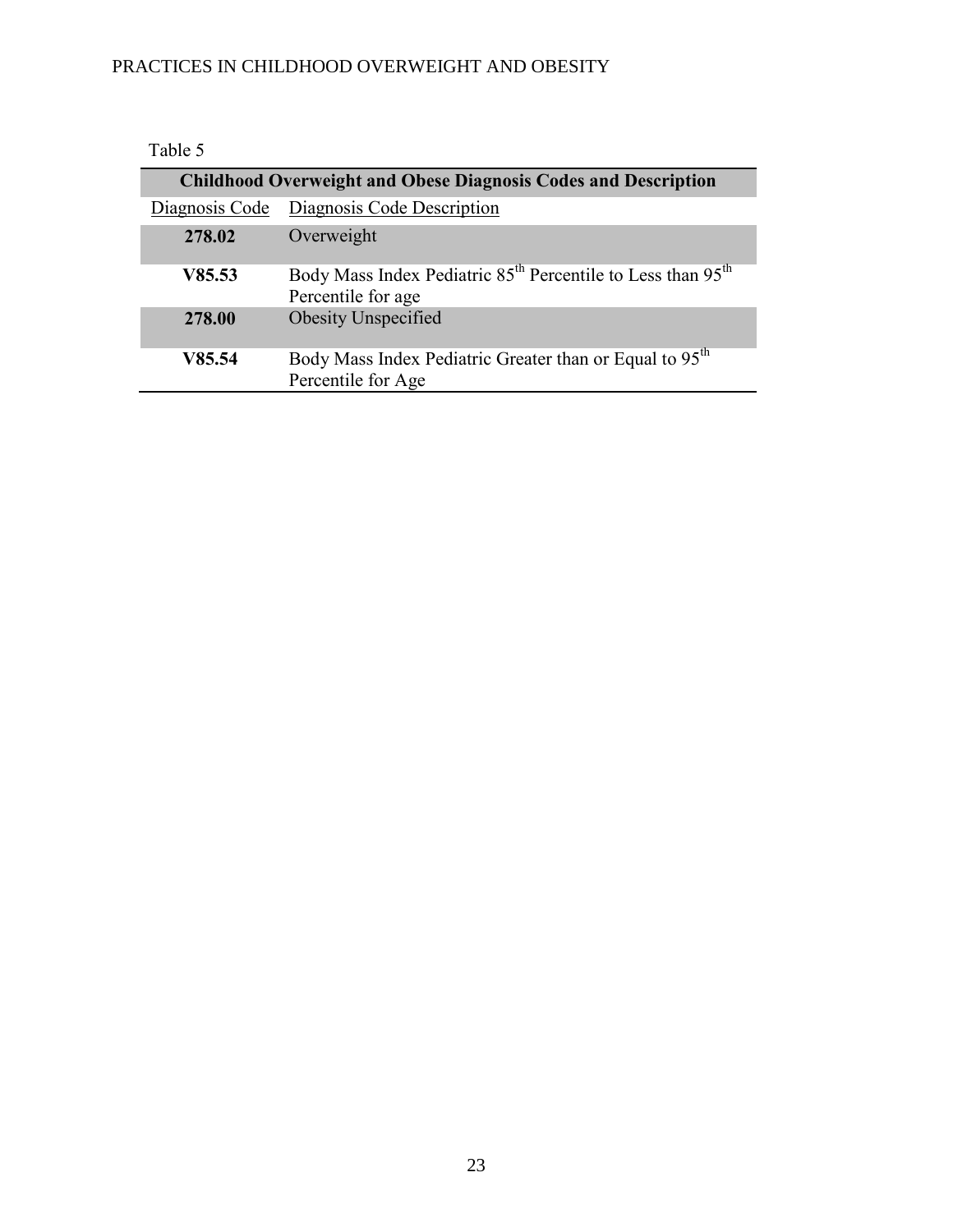| Table 6                                                                           |                                                                                     |                                                      |                                 |              |  |  |  |  |
|-----------------------------------------------------------------------------------|-------------------------------------------------------------------------------------|------------------------------------------------------|---------------------------------|--------------|--|--|--|--|
|                                                                                   | Statistical Analysis of Influence of Patient and Provider Demographics on Screening |                                                      |                                 |              |  |  |  |  |
| Demographic                                                                       | <b>BMI</b> Calculated<br>$n(^{0}/_{0})$<br>$n=460$                                  | <b>BMI</b> not<br>Calculated<br>$n\ (\%)$<br>$n=111$ | <b>Test</b><br><b>Statistic</b> | $\mathbf{p}$ |  |  |  |  |
| Age, Mean, (SD)                                                                   | 9.97(4.39)                                                                          | 9.91(4.29)                                           | $t = .12$                       | .90          |  |  |  |  |
| <b>Sex</b><br>Male<br>Female                                                      | 254(55.2)<br>206 (44.8)                                                             | 53 (47.7)<br>58 (52.3)                               | $X^2$<br>2.01                   | .16          |  |  |  |  |
| Race<br>White<br>Other                                                            | 436 (95.4)<br>21(4.6)                                                               | 108(97.3)<br>3(2.7)                                  | $X^2$<br>.79                    | $.60*$       |  |  |  |  |
| Ethnicity<br>Hispanic or Latino<br>Not Hispanic or Latino                         | 0(0)<br>110(100.0)                                                                  | 6(1.3)<br>454 (98.7)                                 | $X^2$<br>1.45                   | $.60*$       |  |  |  |  |
| <b>Insurance Type</b><br>Medicaid<br>Other<br>Uninsured                           | 337 (73.4)<br>105(22.9)<br>17(3.7)                                                  | 86 (77.5)<br>21(18.9)<br>4(3.6)                      | $X^2$<br>.83                    | .66          |  |  |  |  |
| Provider Type<br><b>Advanced Practice</b><br><b>Registered Nurse</b><br>Physician | 333 (58.3)<br>127(22.2)                                                             | 80(14)<br>31(5.4)                                    | $X^2$<br>.005                   | .95          |  |  |  |  |

*Table 6. Statistical analysis of primary language spoken was not conducted because there is no variation in this variable, 100% of sample were English speaking.*

*\* Denotes use of Fisher's Exact Test due to small cell count.*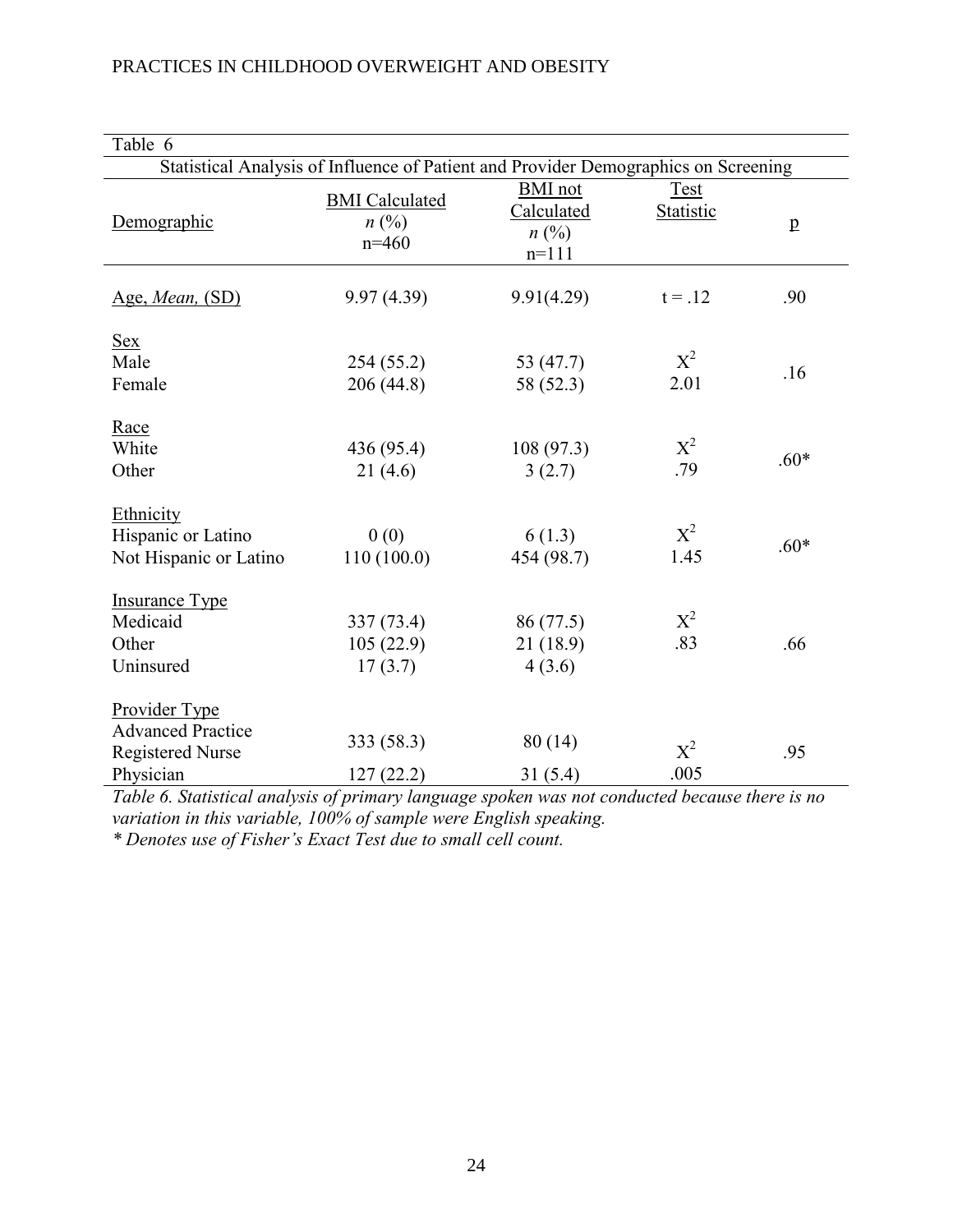#### Table 7

| <b>Advanced Practice Registered Nurse</b>                 |                                                  |                                                     |                          |                  |                                                  | Physician                                           |                          |              |                            |
|-----------------------------------------------------------|--------------------------------------------------|-----------------------------------------------------|--------------------------|------------------|--------------------------------------------------|-----------------------------------------------------|--------------------------|--------------|----------------------------|
| Demographic                                               | <b>BMI</b><br>Calculated<br>$n\ (\%)$<br>$n=333$ | <b>BMI</b> not<br>Calculated<br>$n\ (\%)$<br>$n=80$ | Test<br><b>Statistic</b> | $\boldsymbol{p}$ | BMI<br><b>Calculated</b><br>$n\ (\%)$<br>$n=127$ | <b>BMI</b> not<br>Calculated<br>$n\ (\%)$<br>$n=31$ | Test<br><b>Statistic</b> | $\mathbf{p}$ | Breslow-Day<br><b>Test</b> |
| Age, <i>Mean</i> , (SD)                                   | 10.21(5.03)                                      | 10.21(4.02)                                         | $t - 13$                 | .90              | 9.49(4.98)                                       | 9.13(4.88)                                          | $t = 0.36$               | .72          | $p = 68$                   |
| Sex<br>Male<br>Female                                     | 183 (84.3)<br>150(76.5)                          | 34(15.7)<br>46(23.5)                                | $X^2$<br>4.01            | .045             | 71 (78.9)<br>56 (82.4)                           | 19(21.1)<br>12(17.6)                                | $X^2$<br>.30             | .59          | $X^2 = 2.28$<br>$p = .13$  |
| Race<br>White<br>Other                                    | 320 (80.6)<br>12(92.3)                           | 79 (19.8)<br>1(7.7)                                 | $X^2$<br>1.18            | .48*             | 116(80.0)<br>9(81.8)                             | 29(20.0)<br>2(18.2)                                 | $X^2$<br>.02             | $>99*$       | $X^2 = .56$<br>$p = .45$   |
| Ethnicity<br>Hispanic or Latino<br>Not Hispanic or Latino | 4(100)<br>329(80.4)                              | 0(0)<br>80 (19.6)                                   | $\mathbf{X}^2$ .97       | $>99*$           | 2(100)<br>125(80.6)                              | 0(0)<br>30(19.4)                                    | $X^2$<br>.48             | $>99*$       |                            |
| Insurance Type<br>Medicaid<br>Other<br>Uninsured          | 245(80.1)<br>75(81.5)<br>14(77.8)                | 61(19.9)<br>17(18.48)<br>4(22.2)                    | $X^2$<br>.15             | .93              | 95 (77.9)<br>30(88.2)<br>3(2.34)                 | 27(22.1)<br>4(11.8)<br>0(0)                         | $X^2$<br>2.61            | .27          |                            |

Statistical Analysis of Influence of Patient Demographics on Providers Calculating Body Mass Index

*Table 7. \* Denotes use of Fisher's Exact Test due to small cell count.*

*a. Percentages for each variable represent the percentage of that cell count within the entire variable population. For example, 15.7% of male patients seen by APRNs (34 patients) did not have a BMI calculated.* 

*b. The p-value for age comparison between providers was calculated using a linear regression.* 

*c. Analysis of Primary Language Spoken variable not conducted because there was no variation (100% of sample was English speaking).* 

*d. No p-value is reported for Ethnicity Breslow-Day Test because the variable has no distribution.* 

*e. No p-value reported for Insurance Type Breslow-Day Test because there was complete separation and test could not be conducted.*

*f. Unable to perform Breslow-Day test for insurance type has more than 2 variable types.*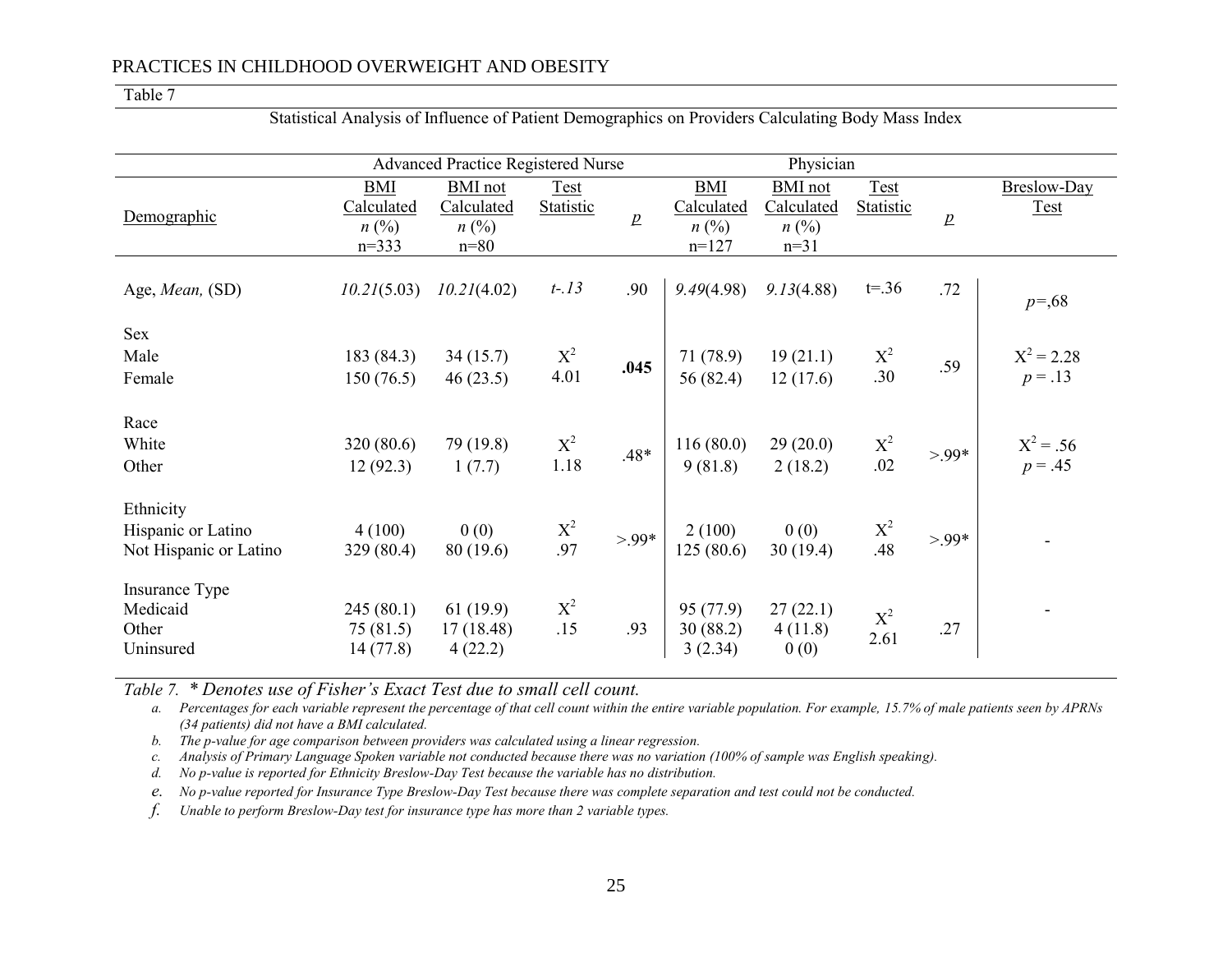| Table 8                                                                                        |                        |               |                   |              |  |  |  |  |
|------------------------------------------------------------------------------------------------|------------------------|---------------|-------------------|--------------|--|--|--|--|
| Statistical Analysis of Influence of Patient and Provider Demographics on Diagnosing Childhood |                        |               |                   |              |  |  |  |  |
|                                                                                                | Overweight and Obesity |               |                   |              |  |  |  |  |
|                                                                                                | Diagnosis              | Diagnosis not | Test and          |              |  |  |  |  |
| Demographic                                                                                    | Documented             | Documented    | <b>Test Value</b> |              |  |  |  |  |
|                                                                                                | $n\ (\%)$              | $n\ (\%)$     |                   | $\mathbf{p}$ |  |  |  |  |
|                                                                                                | $n=11$                 | $n=219$       |                   |              |  |  |  |  |
|                                                                                                |                        |               |                   |              |  |  |  |  |
| Age, Mean, (SD)                                                                                | 10.82(3.7)             | 9.78(4.7)     | $t = .79$         | .43          |  |  |  |  |
| <u>Sex</u>                                                                                     |                        |               |                   |              |  |  |  |  |
| Male                                                                                           | 4(36.4)                | 126(57.5)     | $X^2$             |              |  |  |  |  |
| Female                                                                                         | 7(63.6)                | 93(42.5)      | 1.91              | $.22*$       |  |  |  |  |
|                                                                                                |                        |               |                   |              |  |  |  |  |
| Race                                                                                           |                        |               |                   |              |  |  |  |  |
| White                                                                                          | 9(81.8)                | 209(96.3)     | $X^2$             |              |  |  |  |  |
| Other                                                                                          | 2(18.2)                | 8(3.7)        | 5.25              | $.08*$       |  |  |  |  |
|                                                                                                |                        |               |                   |              |  |  |  |  |
| Ethnicity                                                                                      |                        |               |                   |              |  |  |  |  |
| Hispanic or Latino                                                                             | 0(0)                   | 3(1.4)        | $X^2$             | $>99*$       |  |  |  |  |
| Not Hispanic or Latino                                                                         | 11(100)                | 216 (98.6)    | .15               |              |  |  |  |  |
|                                                                                                |                        |               |                   |              |  |  |  |  |
| <b>Primary Spoken</b>                                                                          |                        |               |                   |              |  |  |  |  |
| Language                                                                                       |                        |               |                   |              |  |  |  |  |
| English                                                                                        | 11(100)                | 219 (100)     |                   |              |  |  |  |  |
| <b>Insurance Type</b>                                                                          |                        |               |                   |              |  |  |  |  |
| Medicaid                                                                                       | 8(72.7)                | 169(77.5)     |                   |              |  |  |  |  |
| Other                                                                                          | 2(18.2)                | 41 $(18.8)$   | $X^2$             | .67          |  |  |  |  |
| Uninsured                                                                                      | 1(9.1)                 | 8(3.7)        | .82               |              |  |  |  |  |
|                                                                                                |                        |               |                   |              |  |  |  |  |
| Provider Type                                                                                  |                        |               |                   |              |  |  |  |  |
| <b>Advanced Practice</b>                                                                       |                        |               | $X^2$             |              |  |  |  |  |
| <b>Registered Nurse</b>                                                                        | 7(6f3.6)               | 160(73.1)     |                   | $.50*$       |  |  |  |  |
| Physician                                                                                      | 4(36.4)                | 59 (26.9)     | .47               |              |  |  |  |  |

*Table 8. \* Denotes use of Fisher's Exact Test due to small cell count.*

*a. Only patients who had a BMI calculated and were classified as overweight or obese were included in this analysis (n=230).* 

*b. No p value was calculated for English speaking patients because there was no variation in primary language spoken (100% of sample spoke English as their primary language).*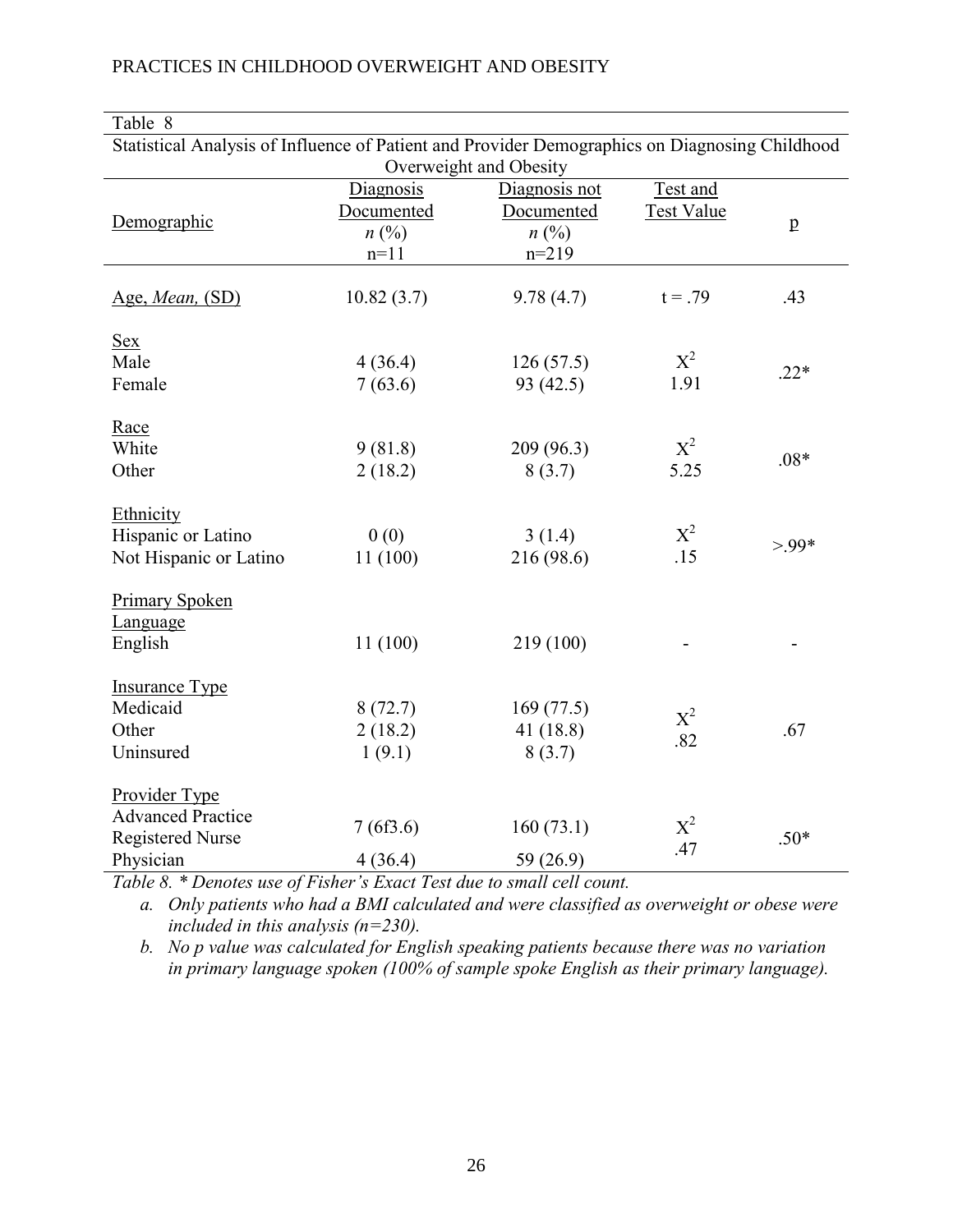#### Table 9

|                                                                   |                                               | <b>Advanced Practice Registered Nurse</b>                           |                                  |              |                                               | Physician                                                          |                                  |                 |                            |
|-------------------------------------------------------------------|-----------------------------------------------|---------------------------------------------------------------------|----------------------------------|--------------|-----------------------------------------------|--------------------------------------------------------------------|----------------------------------|-----------------|----------------------------|
| Demographic                                                       | Diagnosis<br>Documented<br>$n\ (\%)$<br>$n=7$ | $\underline{No}$<br>Diagnosis<br>Documented<br>$n\ (\%)$<br>$n=160$ | Test and<br><b>Test</b><br>Value | $\, {\bf p}$ | Diagnosis<br>Documented<br>$n\ (\%)$<br>$n=4$ | $\underline{No}$<br>Diagnosis<br>Documented<br>$n\ (\%)$<br>$n=59$ | Test and<br><b>Test</b><br>Value | $\underline{p}$ | Breslow-Day<br><b>Test</b> |
| Age, Mean,<br>(SD)                                                | 9.0(2.89)                                     | 10.2(4.13)                                                          | $t-68$                           | .45          | 14(2.83)                                      | 9.3(4.94)                                                          | ,92                              | .06             | $p = 07$                   |
| <b>Sex</b><br>Male<br>Female                                      | 2(2.2)<br>5(6.7)                              | 90(97.8)<br>70(93.3)                                                | $X^2$<br>2.08                    | $.25*$       | 2(5.3)<br>2(8.0)                              | 36(94.7)<br>23(92)                                                 | $X^2$<br>.19                     | $>99*$          | $X^2 = .29$<br>$p = 59$    |
| Race<br>White<br>Other                                            | 6(3.7)<br>1(33.3)                             | 157(96.3)<br>2(66.7)                                                | $X^2$<br>6.41                    | $.12*$       | 3(5.5)<br>1(14.3)                             | 52 $(94.5)$<br>6(85.7)                                             | $X^2$<br>.80                     | $.39*$          | $X^2 = .80$<br>$p = 37$    |
| Ethnicity<br>Hispanic or<br>Latino<br>Not Hispanic<br>or Latino   | 0(0)<br>7(1.7)                                | 2(100)<br>158 (95.8%)                                               | $\mathbf{X}^2$<br>.09            | $>99*$       | 0(0)<br>4(6.5)                                | 1(100)<br>58 (93.5)                                                | $X^2$<br>.07                     | $>99*$          |                            |
| <b>Insurance</b><br><b>Type</b><br>Medicaid<br>Other<br>Uninsured | 6(4.7)<br>0(0)<br>1(14.3)                     | 121(95.3)<br>32(100)<br>6(85.7)                                     | $\rm\,X^2$<br>3.25               | .20          | 2(4.0)<br>2(18.2)<br>0(0)                     | 48 (96)<br>9(81.8)<br>2(100)                                       | $\mathrm{X}^2$<br>3.19           | .20             |                            |

Statistical Analysis of Influence of Patient Demographics on Providers Diagnosing Overweight or Obesity

Table 9. \* Denotes use of Fisher's Exact Test due to small cell count.<br>a. Percentages for each variable represent the percentage of that cell count within the entire variable population seen by the specified provider type overweight or obese did not receive a diagnosis code consistent with their weight status.<br>b. Analysis of the age demographic performed using a t-test, and the p-value was calculated using a linear regression.

c. Analysis of Primary Language Spoken variable not conducted because there was no variation (100% of sample was English speaking).<br>d. No p-value is reported for Ethnicity because the variable has no distribution or comple

*e. Unable to perform Breslow-Day test for insurance type has more than 2 variable types.*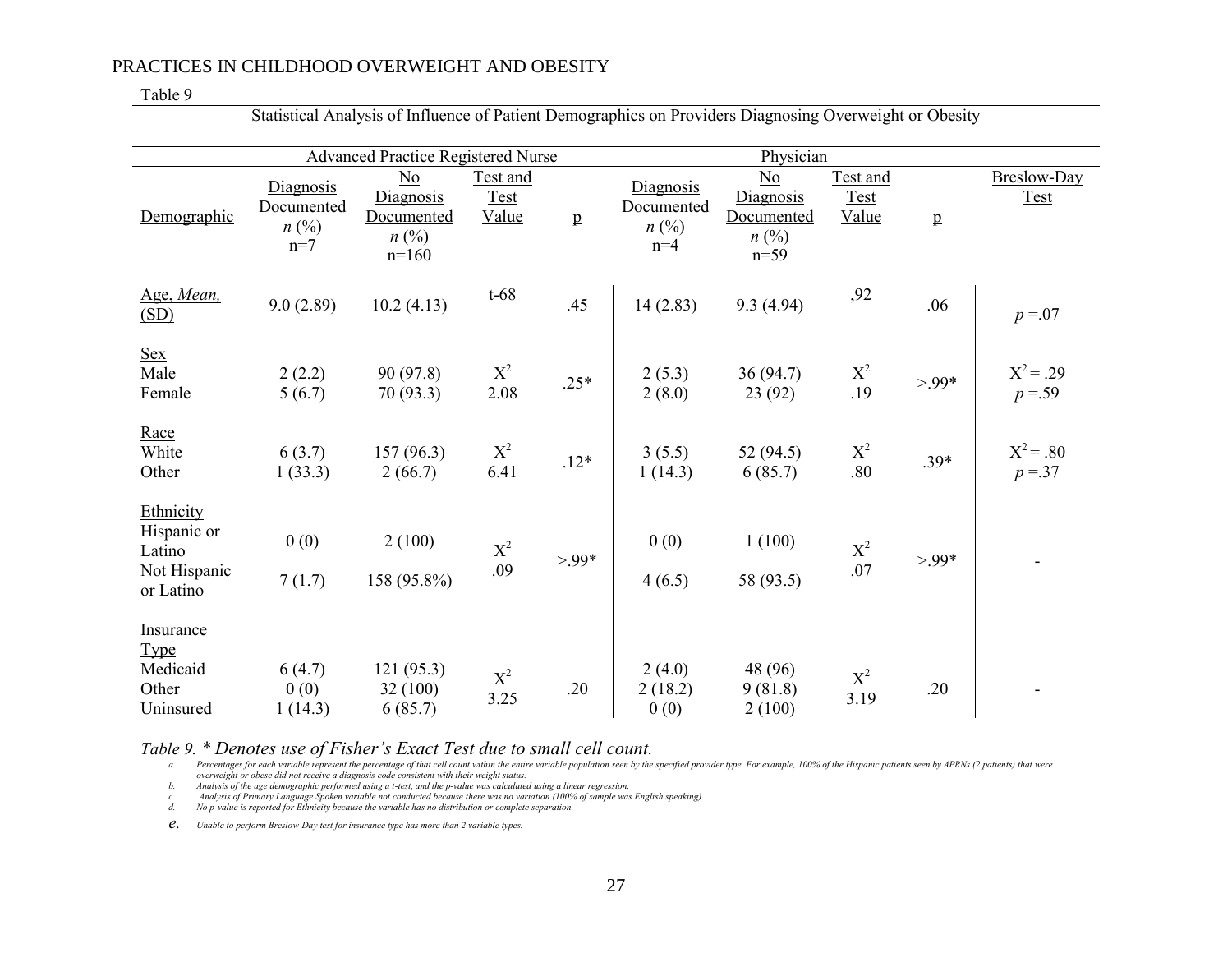| Table 10                                                                                                                                                                                      |                                                  |                                                        |                               |              |
|-----------------------------------------------------------------------------------------------------------------------------------------------------------------------------------------------|--------------------------------------------------|--------------------------------------------------------|-------------------------------|--------------|
| Statistical Analysis of Influence of Patient and Provider Demographics on Providing Education<br>to those Patients who received a Diagnosis Code Consistent with Overweight or Obesity Status |                                                  |                                                        |                               |              |
| Demographic                                                                                                                                                                                   | Education<br>Provided<br>$n(^{0}/_{0})$<br>$n=5$ | <b>Education not</b><br>Provided<br>$n\ (\%)$<br>$n=6$ | Test and<br><b>Test Value</b> | $\mathbf{p}$ |
| Age, Mean, (SD)                                                                                                                                                                               | 12(5.1)                                          | 9.83(2.04)                                             | $t = -0.96$                   | .36          |
| <u>Sex</u><br>Male<br>Female                                                                                                                                                                  | 2(40)<br>3(60)                                   | 2(33.3)<br>4(66.7)                                     | $X^2$<br>.05                  | $>99*$       |
| Race<br>White<br>Other                                                                                                                                                                        | 4(80)<br>1(20)                                   | 5(83.3)<br>1(16.7)                                     | $X^2$<br>.02                  | $>99*$       |
| Ethnicity<br>Hispanic or Latino<br>Not Hispanic or Latino                                                                                                                                     | 5(100)                                           | 6(100)                                                 |                               |              |
| <b>Primary Spoken</b><br>Language<br>English                                                                                                                                                  | 5(100)                                           | 6(100)                                                 |                               |              |
| <b>Insurance Type</b><br>Medicaid<br>Other<br>Uninsured                                                                                                                                       | 4(80)<br>1(20)<br>0(0)                           | 4(66.7)<br>1(16.7)<br>1(16.7)                          | $X^2$<br>.92                  | .63          |
| Provider Type<br><b>Advanced Practice</b><br><b>Registered Nurse</b><br>Physician                                                                                                             | 2(40)<br>3(60)                                   | 5(83.3)<br>1(16.7)                                     | $X^2$<br>2.21                 | $.24*$       |

*Table 10. \* Denotes use of Fisher's Exact Test due to small cell count.* 

*a. No p value was calculated for Primary Spoken Language or Ethnicity because there was no variation in primary language spoken (100% of sample spoke English as their primary language) and no variation in Ethnicity (all patients listed as Not Hispanic or Latino).*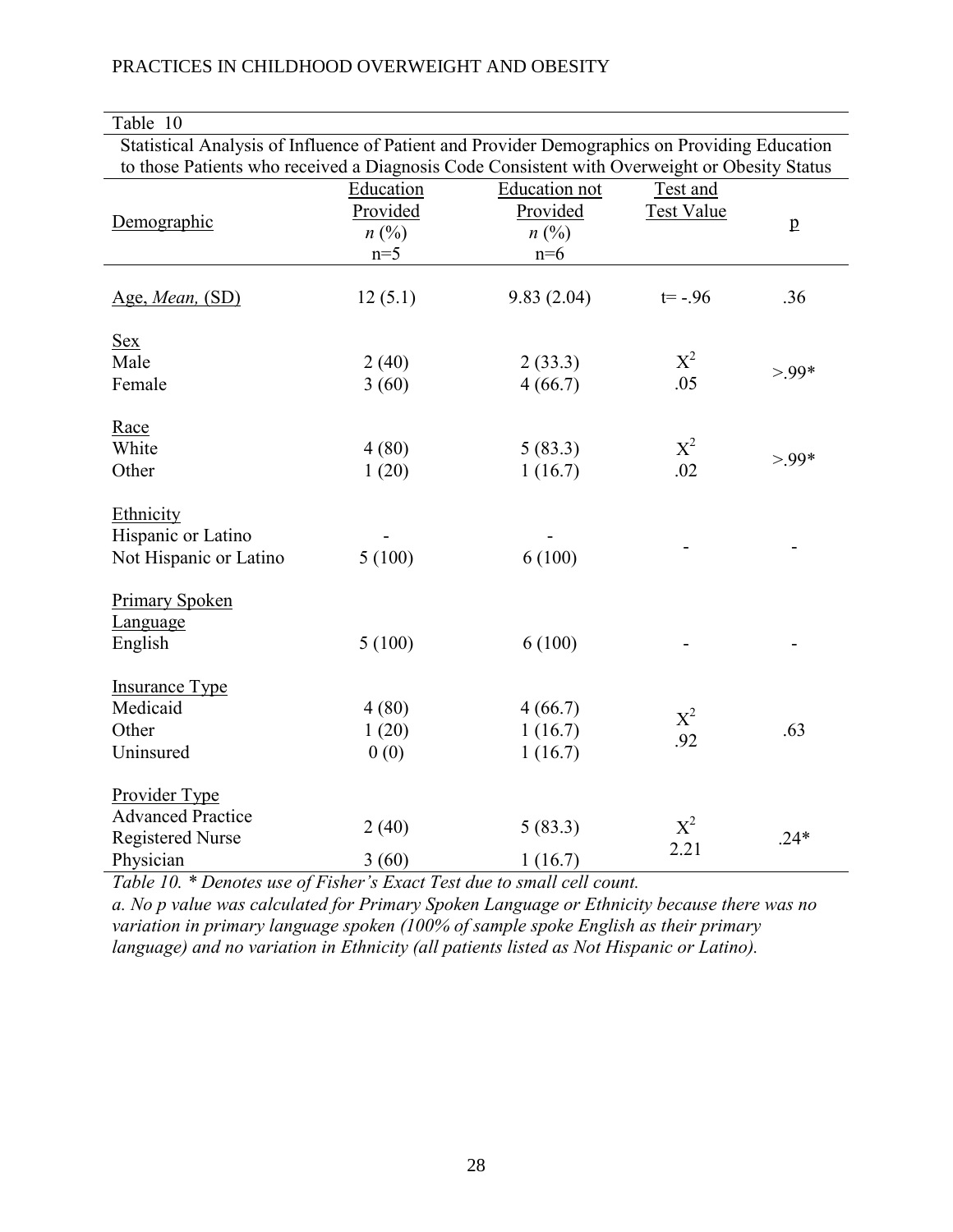Table 11

| Statistical Analysis of Influence of Patient Demographics on Providers Providing Education Specific to Overweight and Obesity in those |                                                                                                                                    |                                                    |                                  |              |                                             |                                                              |                                  |        |                            |
|----------------------------------------------------------------------------------------------------------------------------------------|------------------------------------------------------------------------------------------------------------------------------------|----------------------------------------------------|----------------------------------|--------------|---------------------------------------------|--------------------------------------------------------------|----------------------------------|--------|----------------------------|
|                                                                                                                                        | Patients who received a Diagnosis Code for Consistent with Overweight or Obese Status<br><b>Advanced Practice Registered Nurse</b> |                                                    |                                  |              |                                             |                                                              |                                  |        |                            |
| Demographic                                                                                                                            | Education<br>Provided<br>$n\ (\%)$<br>$n=2$                                                                                        | Education<br>not<br>provided<br>$n\ (\%)$<br>$n=5$ | Test and<br><b>Test</b><br>Value | $\mathbf{p}$ | Education<br>Provided<br>$n\ (\%)$<br>$n=3$ | Physician<br>Education<br>not Provided<br>$n\ (\%)$<br>$n=1$ | Test and<br><u>Test</u><br>Value | p      | Breslow-Day<br><b>Test</b> |
| Age, Mean, (SD)                                                                                                                        |                                                                                                                                    |                                                    |                                  |              |                                             |                                                              |                                  |        |                            |
| <u>Sex</u><br>Male<br>Female                                                                                                           | 1(50)<br>1(20)                                                                                                                     | 1(50)<br>4(80)                                     | $X^2$<br>.63                     | $>99*$       | 1(50)<br>2(100)                             | 1(50)<br>0(0)                                                | $X^2$<br>1.33                    | $>99*$ | $X^2 = 1.97$<br>$p = 16$   |
| Race<br>White<br>Other                                                                                                                 | 2(33.3)<br>0(0)                                                                                                                    | 4(66.7)<br>1(100)                                  | $\mathbf{X}^2$ .47               | $>99*$       | 2(66.7)<br>1(100)                           | 1(33.3)<br>0(0)                                              | $X^2$<br>.44                     | $>99*$ | $X^2 = 91$<br>$p = .34$    |
| Ethnicity<br>Hispanic or Latino<br>Not Hispanic or<br>Latino                                                                           |                                                                                                                                    |                                                    |                                  |              |                                             |                                                              |                                  |        |                            |
| <b>Insurance Type</b><br>Medicaid<br>Other<br>Uninsured                                                                                | 2(33.3)<br>0(0)<br>0(0)                                                                                                            | 4(66.7)<br>0(0)<br>1(100)                          | $\mathbf{X}^2$<br>.47            | > 99         | 2(100)<br>1(50)<br>0(0)                     | 0(0)<br>1(50)<br>0(0)                                        | $X^2$<br>1.33                    | > 99   |                            |

*Table 11. \* Denotes use of Fisher's Exact Test due to small cell count.*

*a. Percentages for each variable represent the percentage of that cell count within the entire variable population. For example, of male patients who received a diagnosis code consistent with overweight or obesity by APRNs, 50% (1 patient) of them received education.* 

*b. Unable to perform t-test analysis with age as cell counts small and complete separation was present.*

*c. Unable to perform statistical analysis for ethnicity since variable is constant (there were no Hispanic or Latino patients who received a diagnosis code for overweight or obesity).* 

*d. Analysis of Primary Language Spoken variable not conducted because there was no variation (100% of sample was English speaking).*

*e. Unable to perform Breslow-Day test for insurance type has more than 2 variable types.*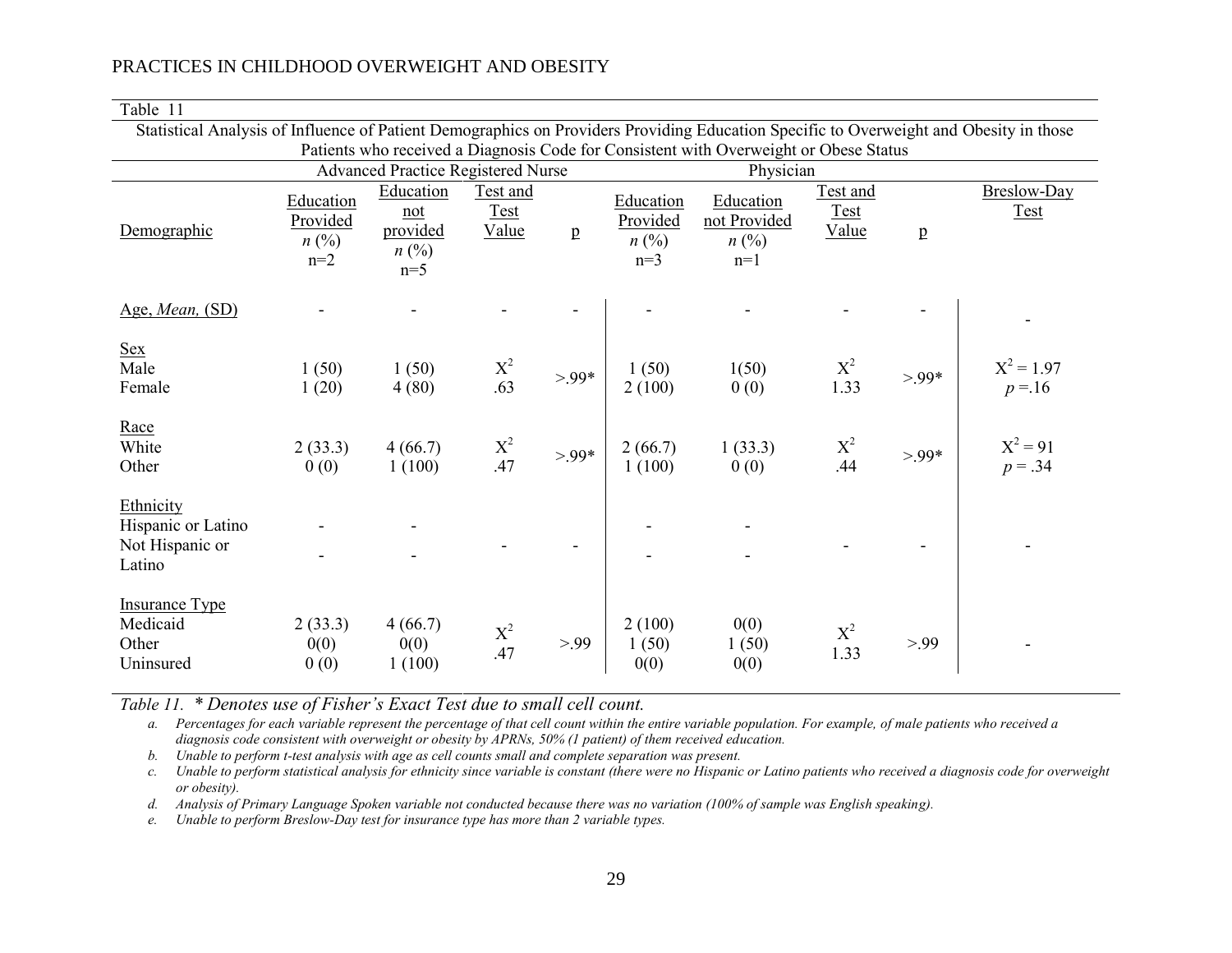#### References

- American Academy of Pediatrics (2016). Recommendations for preventive pediatric health care. Retrieved from https://www.aap.org/en-us/Documents/periodicity\_schedule.pdf
- Centers for Disease Control and Prevention (CDC). (2009). Clinical growth charts. Retrieved from http://www.cdc.gov/growthcharts/clinical\_charts.htm

Centers for Disease Control and Prevention (CDC). (2012). Kentucky state nutrition, physical activity, and obesity profile. Retrieved from

http://www.cdc.gov/obesity/stateprograms/fundedstates/pdf/Kentucky-State-Profile.pdf

- Centers for Disease Control and Prevention (CDC). (2015). Childhood obesity facts. Retrieved from http://www.cdc.gov/healthyschools/obesity/facts.htm
- Davis, A.M., Bennett, K.J., Befort, C., & Nollen, N. (2011). Obesity and related health behaviors among urban and rural children in the United States: data from the national health and nutrition examination survey 2003-2004 and 2005-2006. *Journal of Pediatric Psychology Advance Access, 1-8.* doi: 10.1093/jpepsy/jsq117
- Endocrine Society. (2008). Prevention and treatment of pediatric obesity: an endocrine society clinical practice guideline based on expert opinion. Retrieved from https://www.endocrine.org/~/media/endosociety/Files/Publications/Clinical%20Practice %20Guidelines/FINAL-Standalone-Pediatric-Obesity-Guideline.pdf
- Findholt, N.E., Davis, M.M., & Michael, Y.L (2013). Perceived barriers, resources, and training needs of rural primary care providers relevant to the management of childhood obesity. *The Journal of Rural Health, s17-s24. doi: 10.111/jrh.12006*
- Gance-Cleveland, B., Aldrich, H., Schmiege, S., Coursen, C., Dandreaux, & Gilbert, L. (2015). Clinician adherence to childhood overweight and obesity recommendations by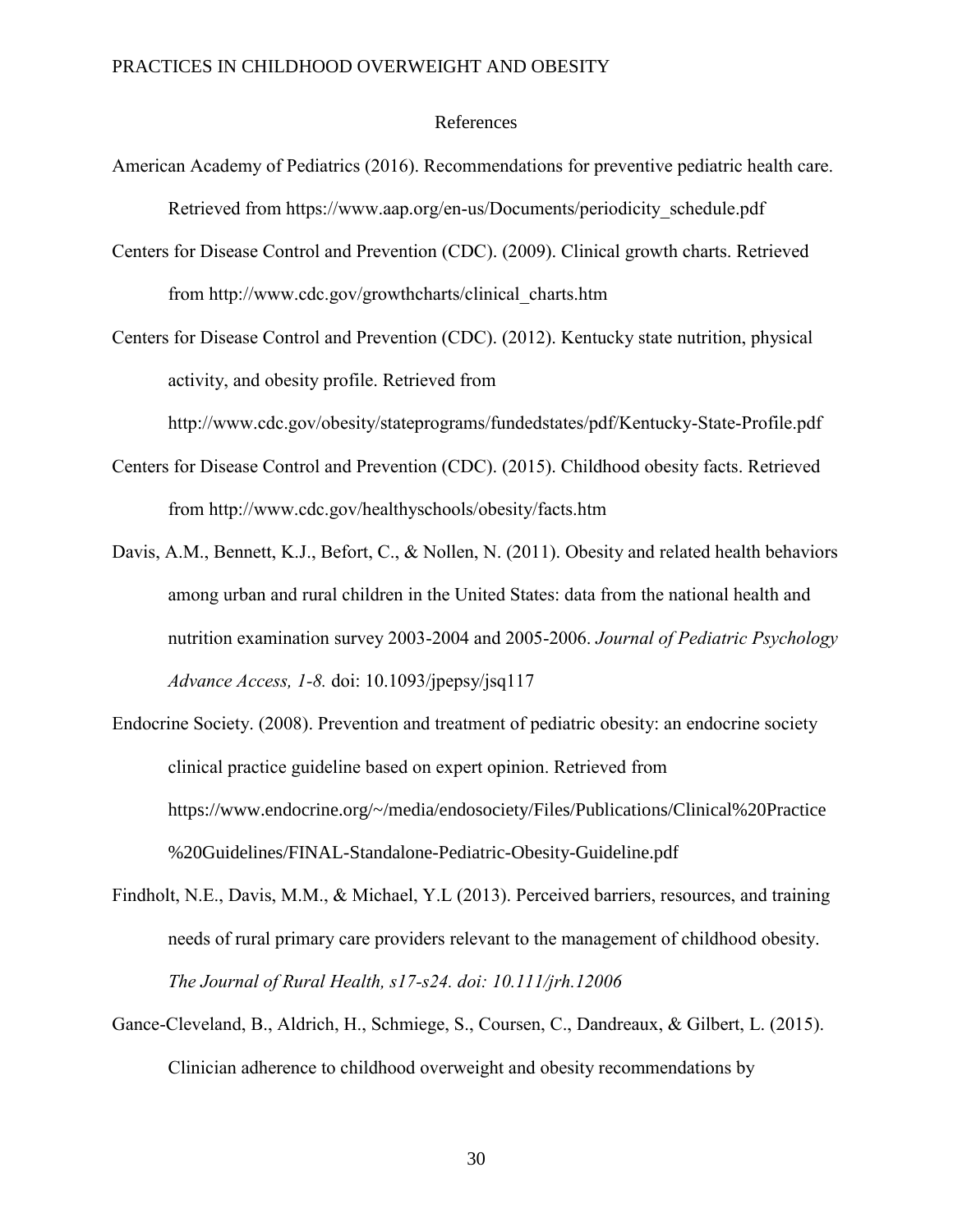race/ethnicity of the child. *Journal of Specialists in Pediatric Nursing,* 20, 115-122. doi: 10.111/jspn.12107j

- Holt, N., Schetzina, K.E., Dalton, W.T., Tudiver, F., Fulton-Robinson, H., & Wu, T. (2011). Primary care practice addressing child overweight and obesity: a survey of primary care physicians at four clinics in southern Appalachia. *Southern Medical Association, 104(1), 14-19.*
- Larsen, L., Manleco, B., Milliams, M., & Tiedeman, M. (2006). Chldhood obesity: Prevention practices in nurse practitioners. *Journal of the American Academy of Nurse Practitioners, 18, 70-79.*
- Robert Wood Johnson Foundation. (2015). Childhood obesity. Retrieved from http://www.rwjf.org/en/library/features/health-policy/childhood-obesity.html
- Small, L., Anderson, D., Sidora-Arcoleo, K., & Gance-Cleveland, B. (2009). Pediatric nurse practitioners' assessment and management of childhood overweight/obesity: results from 1999 and 2005 cohort surveys. *Journal of Pediatric Health Care, 23(4), 231-241.*
- Spear, B.A., Barlow, S.E., Ervin, C., Ludwig, D.S., Saelens, B.E., Schetzine, K.E., & Taveras, E.M. (2007). Recommendations for the treatment of child and adolescent overweight and obesity. PEDIATRICS, 120 (4), S254-S288. doi: 10.1542/peds/2007-2329F
- Spivack, J.G., Swietlik, M., Alessandrini, E., & Faith, M. (2010). Primary care providers' knowledge, practices, and perceived barriers to the treatment and prevention of childhood obesity. *Obesity 18(7), 1341-1347*
- Trust for America's Health (2016). Resource library: childhood obesity in rural America. Retrieved from http://healthyamericans.org/pages/?id=248=